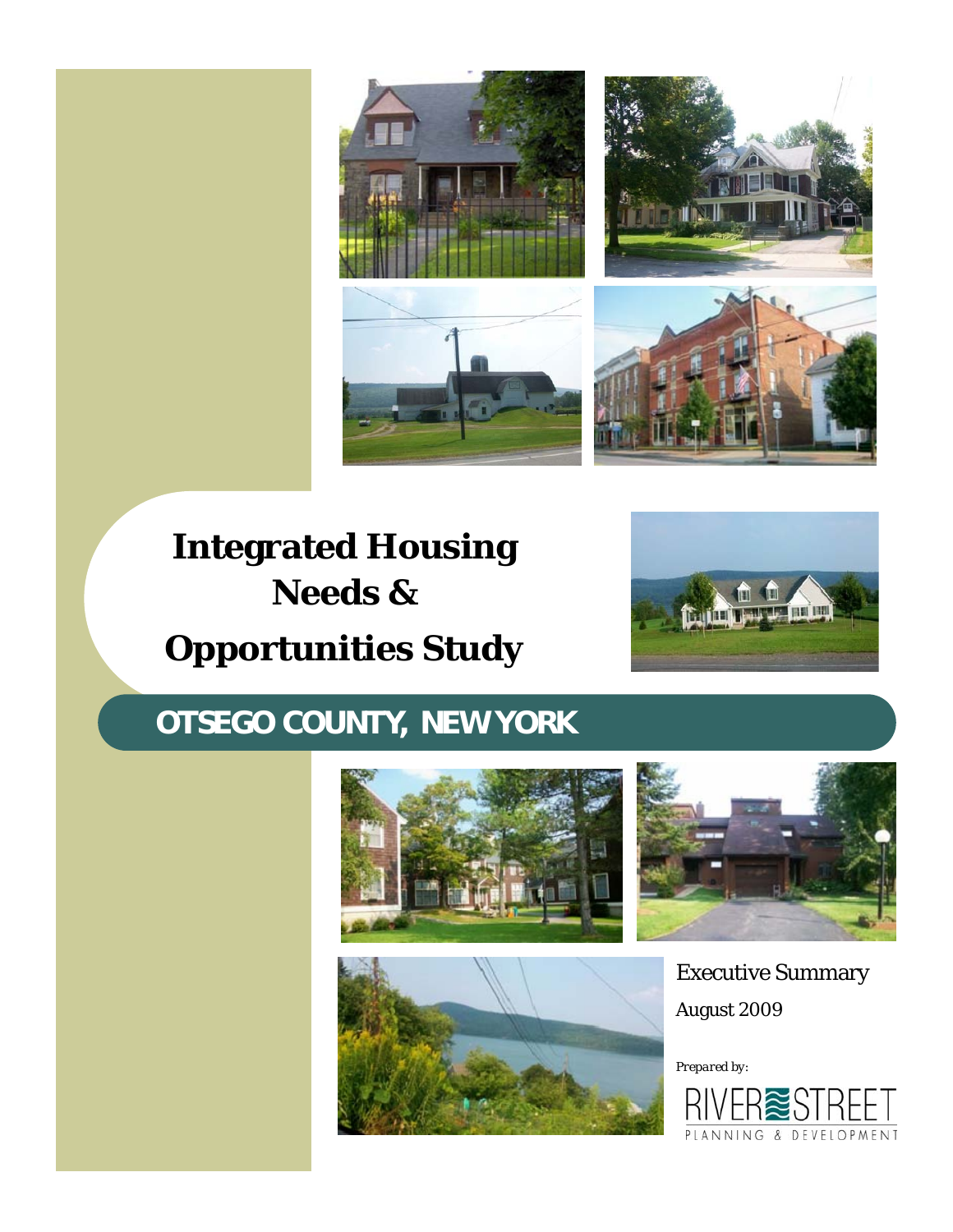### **Table of Contents**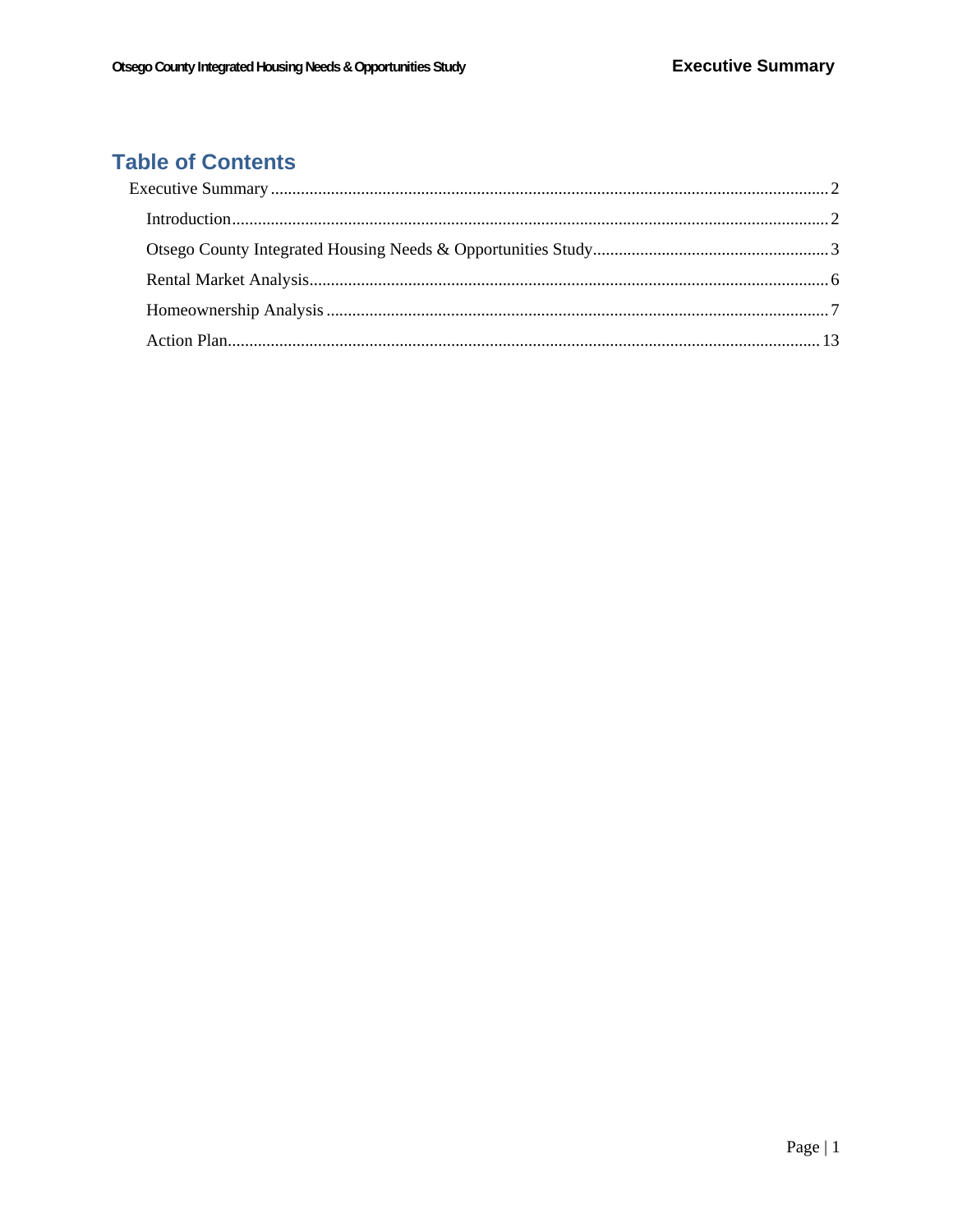#### **Executive Summary**

#### **Introduction**

-

Otsego County is located in the Central Leatherstocking region of New York State. The County is bounded on the south by Delaware County, on the north by Herkimer County, on the west by Madison and Chenango Counties, and on the east by Schoharie County. With a total area of 1,015.1 square miles, Otsego County has a population of 61,676 according to the 2000 Census. Estimates from Claritas  $Inc<sup>1</sup>$ show that the County's population has grown 1.5% to 62,628 in 2008 and is projected to increase by less than 1% by 2013.



Otsego County, like many rural communities, continues to face the ongoing struggle of meeting the demand for available and affordable housing for its population. The lack of such housing affects a diverse demographic population with multiple needs. The economics of a community has a direct impact on the housing stock for all income levels.

Otsego County has experienced significant economic changes in the past decade that directly affect the housing stock. Economic growth in concentrated areas of the county has increased the need for a reliable work force base, which in turn requires housing. One unique and farreaching change and challenge for the County has been the development of youth baseball camps that now bring in hundreds of families as weekly rentals in the summer. This single economic impact has seriously depleted the availability of year-round rental and for-sale properties in a large segment of the county. Many apartments and homes are now dedicated to summer rentals. Municipalities in the County are confronted with new zoning challenges and a shortage of year-round housing. Absentee

property owners are purchasing properties for investment purposes at prices unattainable and unaffordable for most county residents. In addition, the county has an aging population with changing demographics.

The Otsego County Planning Department has identified the following as the major housing issues and challenges it is currently facing:

 The County does not have a current comprehensive and community development plan. This factor limits the County's competitiveness for securing state and federal funds for housing

 $<sup>1</sup>$  Claritas develops population estimates based on the most recent estimates produced by the Census Bureau at the national, state,</sup> and county levels. Population growth is then projected using forecasts provided by WEFA, an econometric forecasting firm. At smaller geographic levels, a variety of other sources, such as estimates from local agencies, household and consumer marketing databases, and other proprietary sources may also be used. While the estimates are useful for projections, it should be noted that the margin for error for small areas like small cities and census tracks is larger than for a state or region.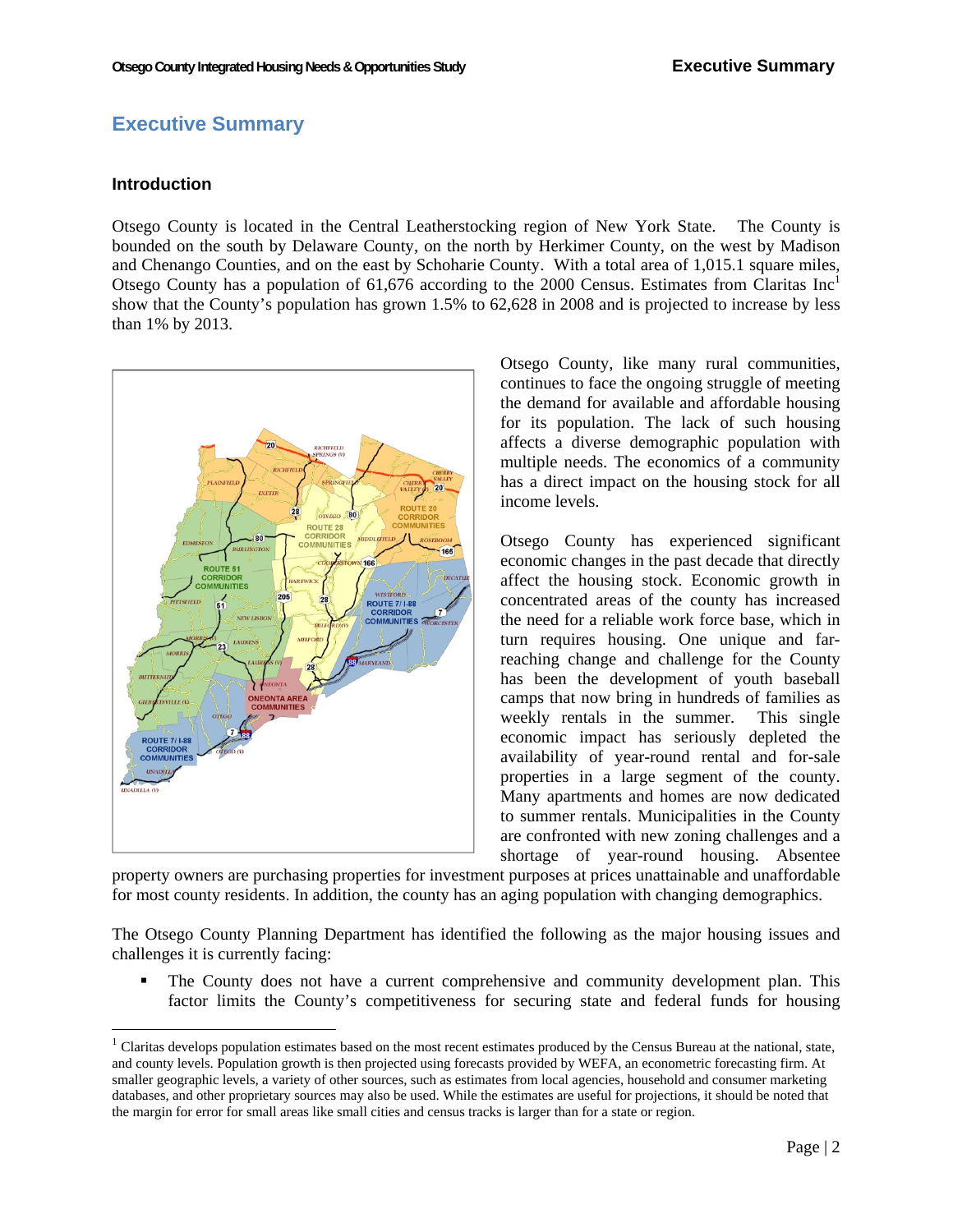rehabilitation and promoting new and expanding business. This housing study will help in this regard.

- There is an overall shortage and development of affordable housing in Otsego County, but supportive data to document specific needs of diversified segments of the population do not exist.
- The impact of week-long family visits to the youth baseball camps in the area has had a major impact on the availability of year round rental housing and overall property costs. The challenge to find affordable homes and apartments is compounded by the challenge to find property owners willing to rent for a full 12 months.
- Many of the larger employers, Bassett and Fox Hospital, New York Central Mutual, Hartwick College and SUNY Oneonta, are at a loss to present affordable descent housing to attract employees to the area.
- Recent changes in rental housing continues to force lower moderate income, special needs, aging and disabled individuals to look further into rural parts of the county to satisfy their housing needs, forcing more expensive and difficult deliveries of public support services to this population.
- The County's economy and need for service employees is exceeding the availability of affordable housing and rental units in the area. People are forced to look for housing further from their jobs, compounding the difficulty and expense of transportation.

The purpose of this study is to prepare a comprehensive planning document that articulates housing needs within Otsego County. The Study identifies and addresses the needs of the diverse economic segments of the county's population as they relate to available and affordable housing. The study provides a comprehensive picture of population segments, housing costs, availability, and conditions for targeting housing assistance and other community development efforts. The study analyzes these factors for the County as a whole and for each of the five sub-regional areas that were identified by County Staff and the Ad Hoc Housing Committee.

#### **Otsego County Integrated Housing Needs & Opportunities Study**

l

As mentioned above, housing has become an increasingly significant issue facing Otsego County. In addition to analyzing numerous statistical data on socioeconomic and housing data, focus group meetings were held with housing service providers, community service providers, infrastructure stakeholders and economic development stakeholders who provided valuable insight into the housing issues and needs facing Otsego County. Further, the ad hoc committee reviewed draft documents and provided feedback throughout the planning process.

During the preparation of this plan, a number of key statistics and issues emerged that speak to why housing has become increasingly important to Otsego County<sup>2</sup> including the following:

**Incomes in the County –** Personal income is one of the most important indicators of the economy and one of the most important variables in creating a vibrant community for the future. Understanding the income characteristics of the community is also important in determining the community's wealth as well as the ability of residents to maintain housing, contribute to the local tax base, and participate in the economy. Approximately one-half of residents in Otsego County have low or moderate incomes (less than 80% of the Otsego County median), while nearly one-third of residents have incomes above 120% of the County median. According to HUD income limits for FY 2008, the median income for Otsego County is \$41,110. Households at 80% of income have an income of \$32,888 or lower, while households at 120% of median income have an income of \$49,332 or higher. The number of households with low

<sup>&</sup>lt;sup>2</sup> Detailed tables on the statistics are presented in the Otsego County Integrated Needs & Opportunities Study Final Report.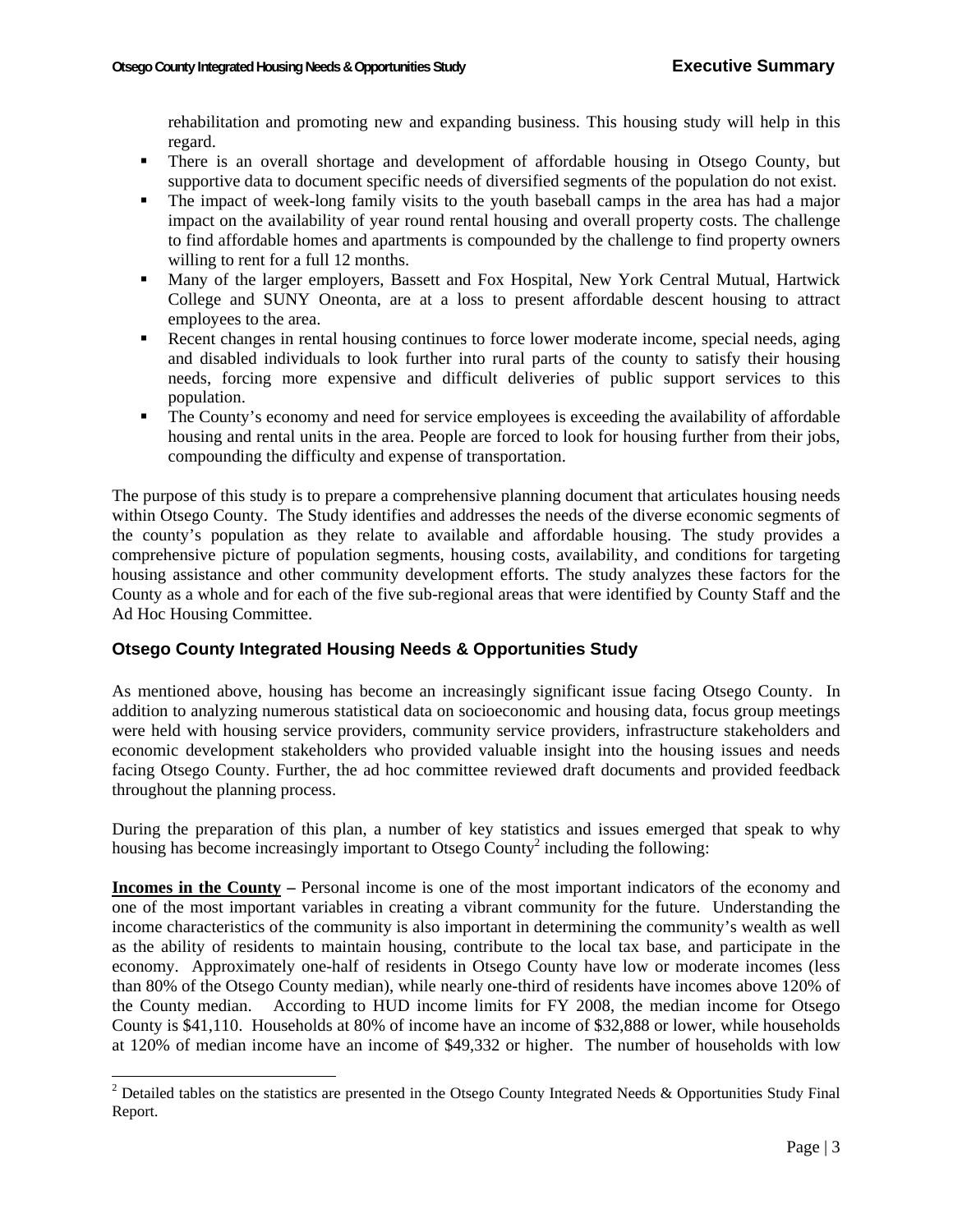incomes has increased, while the number of households over 120% of income has decreased in the Oneonta Area and Route 7/I-88 Corridor and has increased in the Route 51, Route 28 and Route 20 Corridors. This will be a challenging issue for a community's ability to provide a range of housing to meet the various income ranges of households and families. Further, residents with lower incomes face tough choices about how to spend their limited resources and subsequently are most likely spending a larger percentage of their income on housing.

According to 2008 Claritas estimates<sup>3</sup>, median household income for Otsego County is \$40,075. The median household income for the Oneonta Area is \$33,831 and for the Route 7/I-88 Corridor it is \$39,121. The lower median household income for the Oneonta Area is most likely due to the presence of the college students in the City of Oneonta. In comparison, the Route 51 Corridor had the highest median household income at \$45,717, followed by the Route 20 Corridor at \$45,081 and the Route 28 Corridor at \$40,506. In 2008, the estimated median household income for New York State is \$52,865. Among the surrounding counties, Schoharie County has the highest median household income at \$44,686 followed by Chenango County (\$40,714) and Delaware County (\$40,668).

**Housing Units** - The County has a variety of housing types – from the mobile home parks scattered throughout the county, to townhomes on Mill Street and upper floor apartments on Main Street in Cooperstown, to small bungalows, cottages and summer camps located along the lakes, to the Glimmerglass Condominiums on Route 80 overlooking Otsego Lake, to subsidized apartment complexes in Richfield Springs, and Oneonta, large single family homes with land in the rural areas to two family homes located side by side in the City as well as housing in various conditions from upscale residential developments, to older, run down homes, and deteriorating mobile homes.

According to 2008 Claritas data, Otsego County has 30,158 housing units. Of the total housing units counted, 24,061 or 79.8% were occupied. Owners make up 73.5% of the occupied housing in the County and renters 26.5%. Among the Regional Areas, the Route 51 Corridor, Route 7/I-88 Corridor and Route 20 Corridor have the highest rates of homeownership (above 80%), while the Oneonta Area has the highest rate of renters at 46.2% primarily due to the location of the colleges in the City of Oneonta. It also may be related to the demand for housing in the City given the limited supply of new units for those who choose to rent, but cannot afford a house or want one.

The predominant housing type in Otsego County is the single family structure, which makes up 68.0% of the market in 2008. Mobile homes and trailers account for 16.3% of the entire housing stock in the County, while Multi-family buildings of three or more units comprise 9.1%. Similarly, single-family homes comprised the majority of housing structures for each of the regional areas (ranging from 75.8% in the Route 20 Corridor to 55.8% in the Oneonta Area). The Oneonta Area also has a significant amount of two family homes (14.6%) and multifamily homes (23.7%), while the other regional areas have a large amount of mobile homes (ranging from 23.9% in the Route 7/I-88 Corridor to 14.6% in the Route 28 Corridor).

**Housing Vacancy** – Approximately 54.3% of the 5,190 vacant units in Otsego County were identified as seasonal, recreational or occasional use housing in 2000 (latest data available). Seasonal units comprise nearly 10% of the total housing units in Otsego County. Further, with the exception of the Oneonta Area, the other regional areas all have a significant number of seasonal and recreation housing units. Based on conversations with County Planning Staff and feedback received at the Focus Group Meetings held as part of this Housing Study, we expect that this number will increase in the next census. We also anticipate that the rental vacancy rates will decrease indicating a tighter housing market.

<sup>&</sup>lt;sup>3</sup> In order to provide more detailed analysis of median incomes by regional areas, the consultant purchased secondary source data from Claritas, Inc.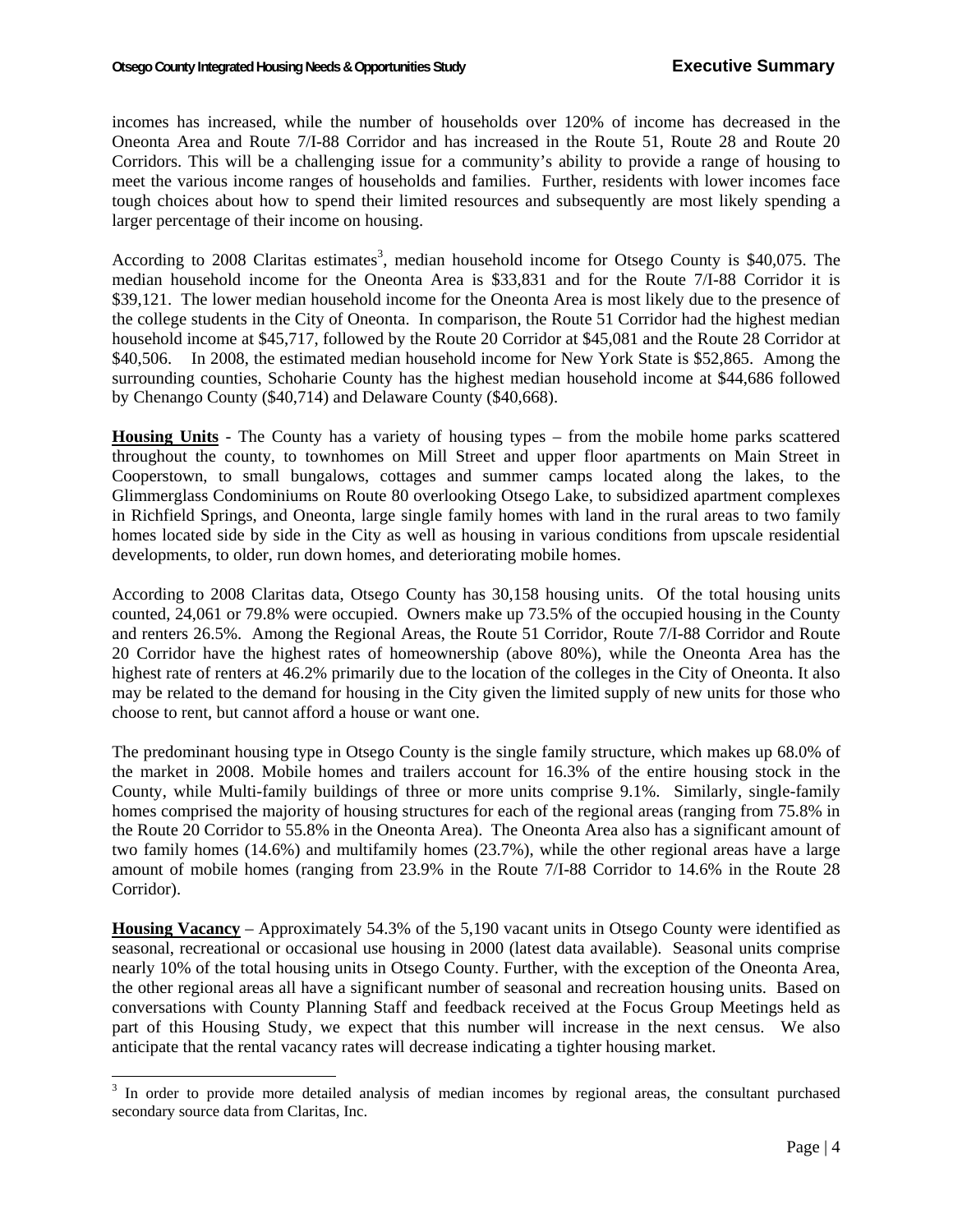**Rental Market** – A recent survey of rental listings found that there were actually a limited number of year round rentals available in the County. Rentals are mostly seasonal rentals versus year round rentals because of the impact of the tourist season and attractions (baseball camps, opera, and lakes). While the average rent for one-bedroom is approximately the same as the Fair Market Rent (FMR) for the County, the current average rent for two-bedroom units are higher than the FMR (which include utilities). This can be a significant impediment to households receiving Section 8 assistance in the search for affordable housing. Subsidized units currently account for less than 2% of the County's total housing units. Further, affordability of rental housing in Otsego County has become a significant problem for many households. At the current average asking rental price of \$657 per month, a minimum annual income of \$26,280 would be required by a household to afford a typical unit at 30% of income. Based on the income distribution, approximately 7,387 (30.0%) of the households within Otsego County have incomes below \$26,280 and would need to expend greater than 30% of their income for the average asking rent for housing currently available in the County.

**Housing Sales -** There are currently 534 single-family homes in Otsego County listed on the MLS for sale as of April 28, 2009. The Route 7/I-88 Corridor has the most homes listed at 149, followed by the Oneonta Area (112), Route 51 Corridor (108), Route 28 Corridor (107) and Route 20 Corridor (58). Overall median asking prices ranged from \$239,900 in the Route 28 Corridor to \$149,900 in the Route 7/I-88 Corridor. The majority of homes available for sale in the regional areas were three- and fourbedroom units. There appears to be plenty of homes available to purchase, but are generally not affordable to many local families.

**Cost Burden** – A total of 2,566 renter households in Otsego County reported housing costs in excess of 30% of income in 2000. This represented 42.9% of all renter households. Overall, a total of 2,156 owner-occupied households in Otsego County reported housing costs in excess of 30% of income. This represented 20.6% of all owner households in the County. The extent of cost burden was significantly greater on lower income households. Households with annual incomes under \$10,000 accounted for 80.7% of the owner households in Otsego County determined to be cost burdened and 80.8% of renter households.

**Development of New Housing** – The Regulatory Approval process for developing housing appears to be difficult – County should work with local boards to develop a "handbook" or guidelines to developing housing in Otsego County and try to streamline the process to some extent. Education of community members and local boards also appears to be critical. Particularly in terms of promoting new housing types to meet the changing needs of the population. Further, it appears that there is a lack of communication among municipalities, boards, etc. Intermunicipal cooperation should be encouraged among municipalities and school districts. Based on the participant response, there appears to be a need for a variety of additional housing by type, tenure, and income. Part of the problem (in developing housing in the County) is that services are not always available in areas where new housing is being proposed or built. Further, housing development in the County is astronomically expensive because of stormwater/sewer/septic system requirements, and regulations with Army Corp of Engineers, NYS Department of Environmental Conservation (location in the Susquehanna River Basin) and SHPO (historic preservation). These regulations significantly add to the cost of development.

**Public Transportation – Public transportation is available in the County from Otsego Express** (additionally the City of Oneonta also provides public transportation). Public transportation from Otsego Express is only available Monday – Saturday until 5PM which is a concern because employers, such as Otsego Manor and Bassett Hospital operate 7 days a week/24 hours a day. (Note: Otsego Express is currently updating their schedule). The limited availability of public transportation also affects the choices that low and moderate income families can make in selecting housing.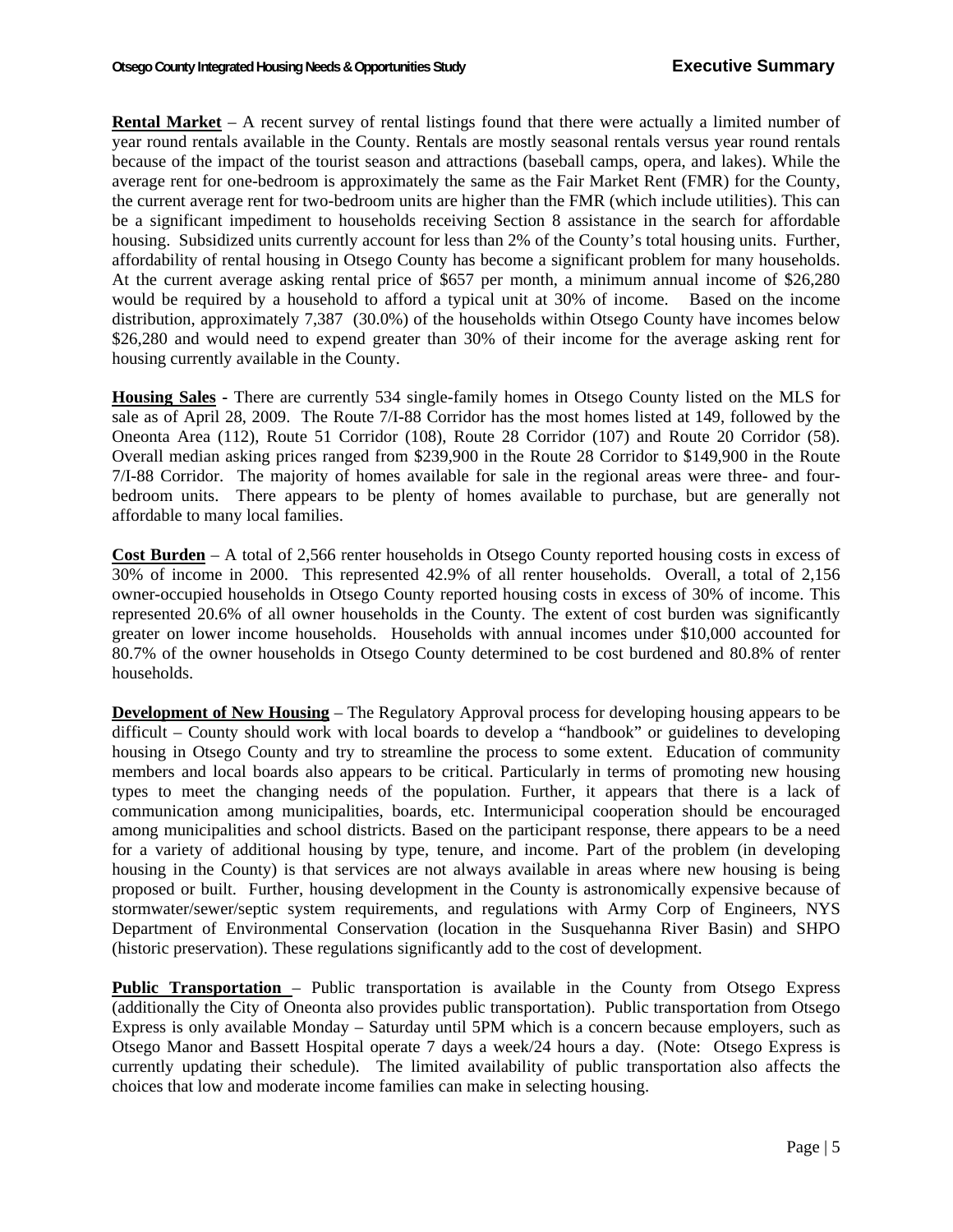**Employment** – Residents can not afford to live where the jobs are (City of Oneonta and Village of Cooperstown). Then on the flip side, in finding more affordable housing in the rural areas of the County, residents may not have transportation to get them to the jobs or there may not be easily accessible public transportation available.

**New Residents** – There has been an influx of new residents from downstate who can afford to purchase homes (at higher prices) in the County. Data from the Internal Revenue Service (IRS) on migration trends based on tax returns submitted, show that from 2001-02 to 2006-07 tax years, there has been an average of 140 returns submitted annually by residents who previously lived in a downstate county (i.e. Suffolk, Nassau, Queens, Kings, New York, Westchester, Rockland, Dutchess, Orange, Ulster, and Bronx).

**Public Infrastructure**- Infrastructure upgrades are needed in Richfield, City of Oneonta, and Cooperstown according to public works officials in these communities.

#### **Rental Market Analysis**

As part of this study, original market research and analysis of the potential tenant base within Otsego County was conducted applying traditional market study concepts to determine the probable existing and future demand for various housing options in the County based on household size and income and other appropriate characteristics, and the present availability of commercial and community resources to serve the projected housing need.

River Street Planning analyzed the potential need for rental housing, including low and moderate income and market rate housing for the general population and for the elderly population for the Oneonta Area, Route 7/I-88 Corridor, Route 51 Corridor, Route 28 Corridor and Route 20 Corridor of Otsego County.

The low and moderate income rental analysis included households at 50% and 80% of the FY 2008 Otsego County median income as published by the US Department of Housing and Urban Development. The market rate analysis considered households at 100% and 120% of the Otsego County median income. Rents (including utilities) were proposed at \$586 (one-bedroom), \$689 (two-bedroom), \$916 (threebedroom), and \$952 (four-bedroom) for the non-elderly low and moderate income group and \$586 (onebedroom) and \$689 (two-bedroom) for the elderly low and moderate income group. For the market rate analysis rents were increased to \$636, \$739, \$966 and \$1002 for households at 100% and \$686, \$789, \$1,016, and \$1,052 for households at 120% of median income. Rents were based FY 2008 Fair Market Rents by bedroom size for Otsego County (which includes utilities). The income required was based on a maximum of 30% of income for rent.

The analysis estimated the number of households in each income category and subtracted out the number already served by the existing housing supply to estimate the number households not served by the current supply of one-, two-, three- and four-bedroom units to establish the target market for each income category and apartment size. Coverage ratios express the number of targeted households within a defined service area considered to be available for each of the proposed units in the study. The ratio is expressed as number of available households per unit proposed. As a general rule, housing developers look for coverage ratios of 5 to 1 or higher to ensure project marketability. A 5 to 1 coverage ratio means that 5 households are available for each unit. A higher coverage ratio means a better chance for project success. River Street used the minimum 5 to 1 coverage ratio to estimate the potential market demand for units in each income group and unit size category.

A brief summary of the findings of the rental housing need is as follows: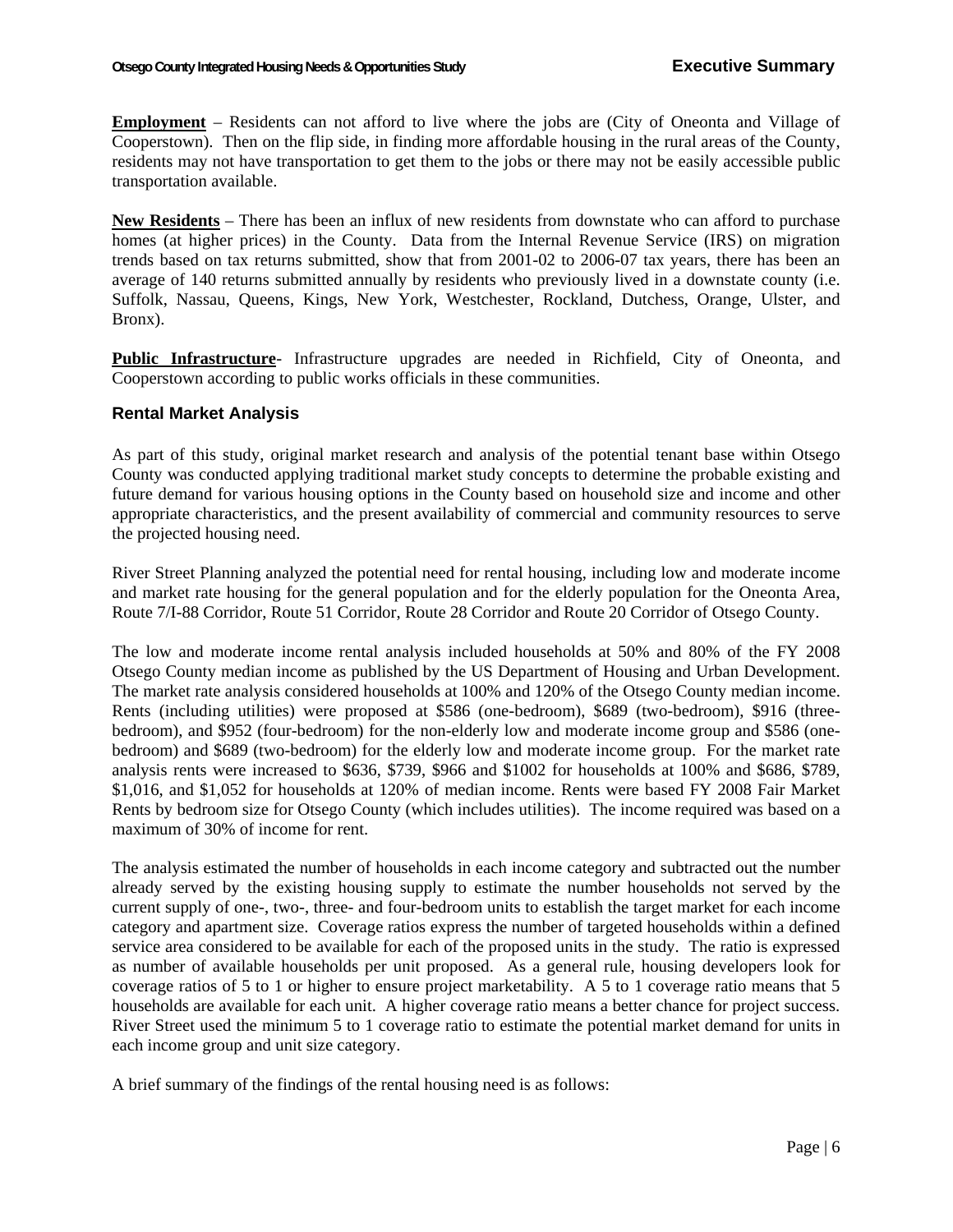- Based on the proposed target rents, there is no market for affordable housing units targeting nonelderly or elderly households at 50% of median income. As mentioned above, the target rents were based on the 2008 fair market rents for Otsego County. Therefore households with the lowest incomes in the County are not able to afford housing.
- Overall, there was stronger market support for one-bedroom units, while four-bedroom units showed the weakest need.
- The analysis showed stronger need for units targeting non-elderly households than for elderly housing.
- Among the regional areas, the Oneonta Area showed significant housing need/strongest support (affordable and market rate one- and two bedroom units) targeting non-elderly households.

#### **Homeownership Analysis**

In assessing the market for a potential homeownership project, we analyzed the impact of a proposed affordable homeownership program design and how it would affect households of various size and income. In developing these affordability models, we looked at typical households and determined what they could afford for a private mortgage on the average home purchase price and the amount of grant subsidy needed to make homeownership financially feasible.

In developing these models, we assumed the following based on the program design:

- Housing price was based on the average price and the median price for homes listed for sale within each of the five regions by bedroom size in 2009 based on Otsego Delaware Multiple Listing Service data.
- Closing costs were estimated at 5% of the purchase price of the home.
- Cash down-payment assumed to be 5% of total cost (acquisition plus closing costs).
- Utility costs were based on the average monthly utility allowances estimated by the Section 8 program (i.e. 2BR=\$201; 3BR=\$241; 4BR=\$279; 5BR=\$322). See appendix for detailed breakdown of utility cost allowances.
- **Property tax rates and equalization rates (2008) were averaged for each region based on the for** sale listings for each community. A copy of the equalization and property rates for each Otsego county community is provided in the appendix.
- Two "affordability models" were utilized for each housing type (i.e. # bedrooms) within each of the regions. The first "model" assumed that affordable monthly housing costs are limited to 38% of household income and would include traditional PITI expenses (principal and interest on mortgage, taxes, and insurance) plus utilities. This model then determines the amount of subsidy needed to meet these parameters. The second model assumes that the maximum subsidy is \$25,000 and then calculates the percentage of housing costs to household income based on the parameters and various scenarios described above.
- In evaluating the results of the two affordability models, we considered a couple of key factors. In the first model, if the subsidy requirement exceeded \$50,000, the project is assumed to be unfeasible. Grant subsidies for homeownership programs available through funding sources such as Community Development Block Grant, Affordable Housing Corporation, and the Federal Home Loan Bank and Community Preservation Corporation are typically limited to \$50,000. In the second model, we limit the subsidy to \$25,000 (well within the funding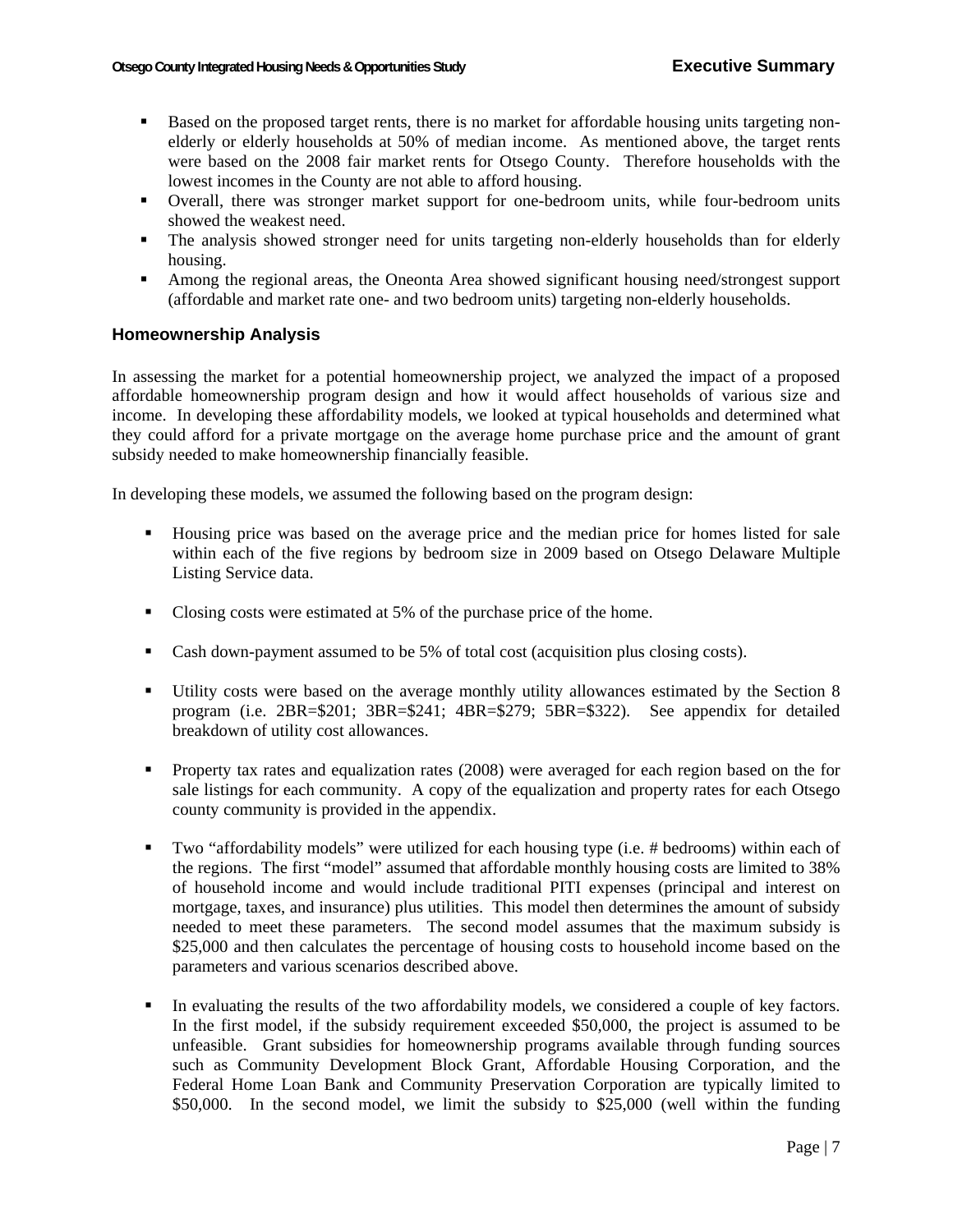parameters of the program sources identified above). The key factor in this model is the percentage of housing costs to household income. According to most funding sources the maximum debt to income number to achieve a feasible and affordable project is 48%.

Based on the above parameters, we have a prepared a number of "affordability models" for 3 person, 4 person, 5 person, and 7 person households at 60%, 80% and 100% of median household income. Essentially the affordability model calculates the amount of subsidy that each of these households would require in purchasing an existing home at the costs described. A sample Affordability Model is presented in the table below.

| <b>Homeownership Affordability Model</b> |                                      |                                                                                                            |                                                         |  |  |  |
|------------------------------------------|--------------------------------------|------------------------------------------------------------------------------------------------------------|---------------------------------------------------------|--|--|--|
| <b>Otsego County</b>                     |                                      |                                                                                                            |                                                         |  |  |  |
|                                          | <b>Route 51 Corridor Communities</b> |                                                                                                            |                                                         |  |  |  |
|                                          |                                      |                                                                                                            |                                                         |  |  |  |
| <b>3BR</b> home                          |                                      | Acquisition                                                                                                | \$139,000<br><b>Total Cost</b><br>\$145,950             |  |  |  |
| <b>Median price</b><br>April 2009        |                                      | Closing costs @ 5%                                                                                         | less downpayment<br>@ 5%<br>\$6,950<br>\$7,298          |  |  |  |
| listings                                 |                                      | <b>Total Cost</b>                                                                                          | \$145,950<br>Grant amount<br>\$7,000                    |  |  |  |
|                                          |                                      |                                                                                                            | Financed amount<br>\$131,653                            |  |  |  |
|                                          | Purchaser:                           | 4 person family earning 80% of<br>median income<br>Eligibility based on Otsego County Median Income (2008) |                                                         |  |  |  |
|                                          | <b>Item</b>                          | <b>Amount</b>                                                                                              | <b>Explanation</b>                                      |  |  |  |
|                                          |                                      |                                                                                                            | 4 person family earning 80% of                          |  |  |  |
|                                          | Gross income                         | \$42,150                                                                                                   | median income                                           |  |  |  |
|                                          | Monthly income                       | \$3,513                                                                                                    |                                                         |  |  |  |
|                                          | 38% monthly<br>income                | \$1,335                                                                                                    | Amount of income available for housing and<br>utilities |  |  |  |
|                                          |                                      |                                                                                                            |                                                         |  |  |  |
|                                          | less                                 |                                                                                                            |                                                         |  |  |  |
|                                          | insurance/PMI                        | \$83                                                                                                       | Estimated monthly amount<br>Property<br>per             |  |  |  |
|                                          | less taxes                           | \$263                                                                                                      | taxes @<br>\$1000<br>\$34.44                            |  |  |  |
|                                          |                                      |                                                                                                            | Based on assessed                                       |  |  |  |
|                                          | less utilities                       | \$241                                                                                                      | value of<br>\$91,740                                    |  |  |  |
|                                          | Available for                        |                                                                                                            | Equalization rate =<br>66.0%                            |  |  |  |
|                                          | debt                                 | \$747                                                                                                      |                                                         |  |  |  |
|                                          |                                      |                                                                                                            |                                                         |  |  |  |
|                                          | Primary<br>mortgage                  | \$131,653                                                                                                  |                                                         |  |  |  |
|                                          |                                      |                                                                                                            | Estimated current fixed rate of conventional            |  |  |  |
|                                          | Interest rate                        | 5.500%                                                                                                     | mortgage                                                |  |  |  |
|                                          | Term of loan                         | 360                                                                                                        | months                                                  |  |  |  |
|                                          | Monthly                              |                                                                                                            |                                                         |  |  |  |
|                                          | payment<br><b>Total Housing</b>      | \$748                                                                                                      |                                                         |  |  |  |
|                                          | costs                                | \$1,335                                                                                                    | Basic $PITI =$<br>\$1,094                               |  |  |  |
|                                          |                                      |                                                                                                            |                                                         |  |  |  |
|                                          |                                      | 38.0%                                                                                                      | Total housing debt as a % of income                     |  |  |  |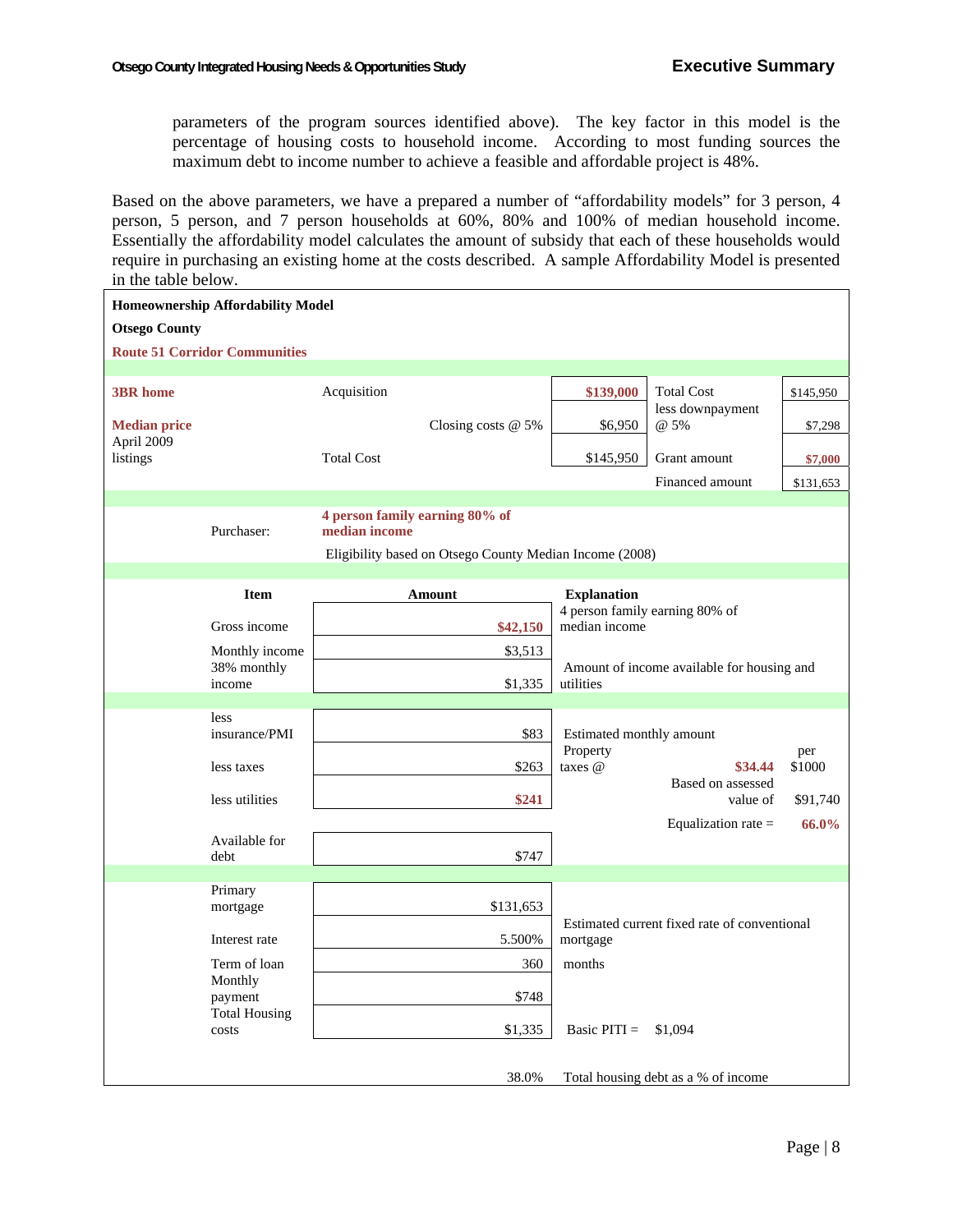In this example, we used the median asking price of 3BR homes in the Route 51 Corridor which was \$139,000 in April 2009. We estimated closing costs at 5% of the purchase price making the total purchase cost \$145,950. Further we assumed a minimum downpayment of 5% (in this example - \$7,298). The grant subsidy was calculated at \$7,000 in order to insure that the housing costs would not exceed 38% of income for the targeted family (in this example a 4 person household earning 80% of median income). At an annual income of \$42,150, this family could afford \$1,335 per month (38% of income) for housing costs. Subtracting estimated costs for insurance, property taxes and utilities would leave \$747 per month available for debt service. This monthly amount could afford a mortgage of \$131,653 at a fixed rate of 5.5% over a term of 360 months. The gap between what this household can afford in a mortgage and the actual purchase cost is \$7,000. That's where the grant comes in.

|         | Family<br>% debt to<br><b>Route 51 Corridor Communities</b><br>% median |             |              |           |                |        |        |  |  |
|---------|-------------------------------------------------------------------------|-------------|--------------|-----------|----------------|--------|--------|--|--|
|         | # BR                                                                    | Purchase \$ | Financed amt | Grant amt | Size           | Income | income |  |  |
| Average | 2BR                                                                     | \$156,960   | \$107,568    | \$49,000  | 3              | 80%    | 38.0%  |  |  |
| Median  | 2BR                                                                     | \$110,000   | \$109,725    | \$0       | 3              | 80%    | 38.0%  |  |  |
| Median  | 2BR                                                                     | \$110,000   | \$75,225     | \$34,500  | 3              | 60%    | 38.0%  |  |  |
| Average | 2BR                                                                     | \$156,960   | \$156,298    | \$0       | 3              | 100%   | 38.0%  |  |  |
| Median  | 2BR                                                                     | \$110,000   | \$109,725    | \$0       | 3              | 100%   | 38.0%  |  |  |
| Average | 3BR                                                                     | \$162,309   | \$121,403    | \$40,500  | 4              | 80%    | 38.0%  |  |  |
| Median  | 3BR                                                                     | \$139,000   | \$131,653    | \$7,000   | 4              | 80%    | 38.0%  |  |  |
| Median  | 3BR                                                                     | \$139,000   | \$72,653     | \$66,000  | 4              | 60%    | 38.0%  |  |  |
| Average | 4BR                                                                     | \$197,724   | \$117,730    | \$79,500  | 5              | 80%    | 38.0%  |  |  |
| Median  | 4BR                                                                     | \$177,000   | \$126,558    | \$50,000  | 5              | 80%    | 38.0%  |  |  |
| Average | 5BR                                                                     | \$256,943   | \$121,801    | \$134,500 | $\overline{7}$ | 80%    | 38.0%  |  |  |
| Median  | 5BR                                                                     | \$239,000   | \$129,903    | \$108,500 | $\overline{7}$ | 80%    | 38.0%  |  |  |
| Median  | 5BR                                                                     | \$239,000   | \$202,403    | \$36,000  | 7              | 100%   | 38.0%  |  |  |

This same methodology was used for a variety of different scenarios. A summary of these results is presented in the chart below.

Source: The Multiple Listing Service of the Otsego Delaware Multiple Listing Service (April 2009 MLS data). Affordability analysis prepared by River Street Planning & Development LLC (May 2009).

In the Route 51 Corridor Communities, the average and median price of homes ranged from \$110,000 to approximately \$257,000 depending on number of bedrooms. Based on the analysis, a number of the 3BR, 4BR and 5BR scenarios would require excessive subsidies (i.e. greater than \$50,000) and therefore would not be feasible. All of these scenarios affected low and moderate income households. On the positive side, there are a number of models that require either no subsidy or a grant subsidy within the acceptable limit (\$50,000).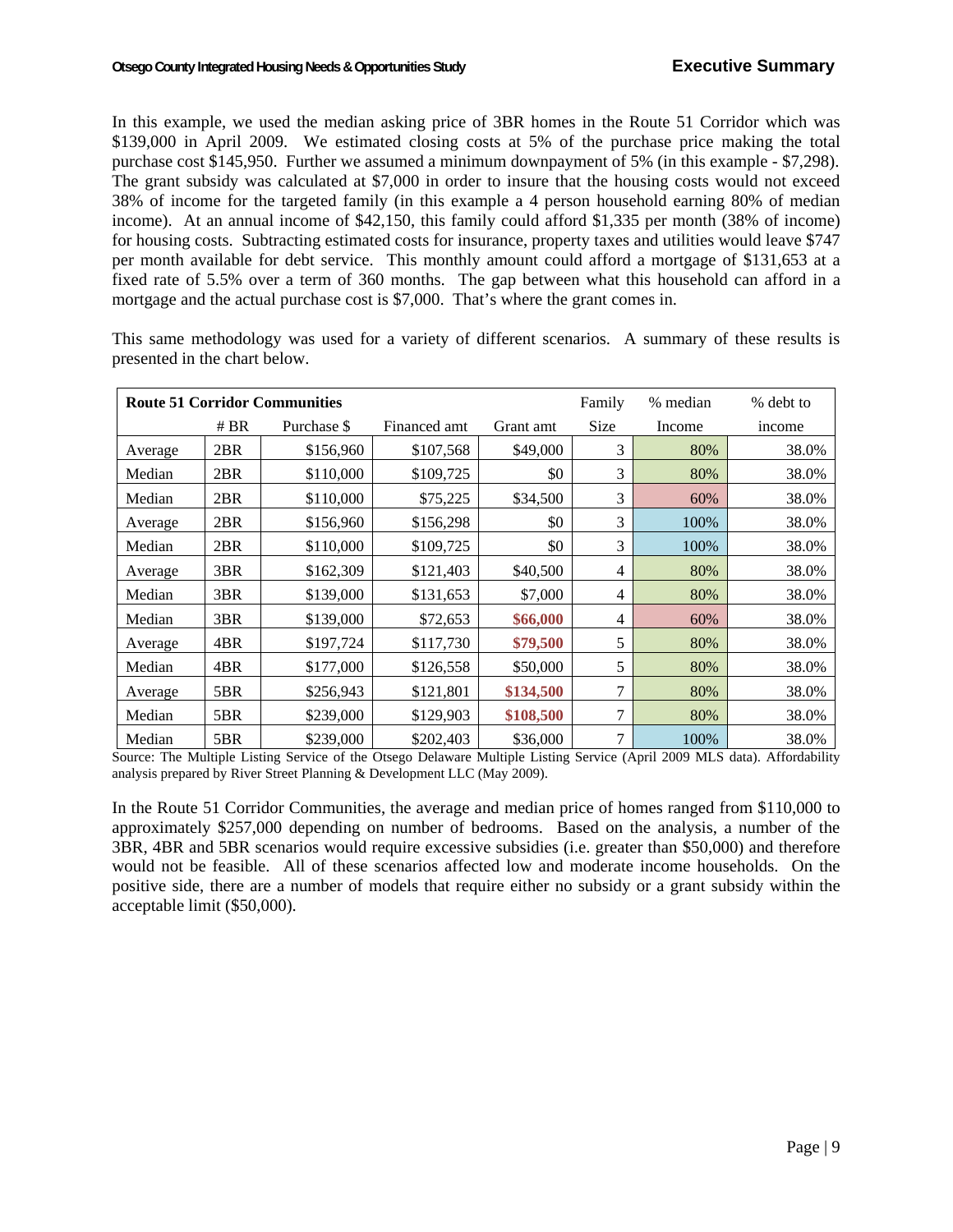| % debt to<br><b>Route 51 Corridor Communities</b><br>Family<br>% median |      |             |           |           |      |        |        |
|-------------------------------------------------------------------------|------|-------------|-----------|-----------|------|--------|--------|
|                                                                         |      |             |           |           |      |        |        |
|                                                                         | # BR | Purchase \$ | amt       | Grant amt | size | income | income |
| Average                                                                 | 2BR  | \$156,960   | \$131,568 | \$25,000  | 3    | 80%    | 42.4%  |
| Median                                                                  | 2BR  | \$110,000   | \$84,725  | \$25,000  | 3    | 80%    | 30.2%  |
| Median                                                                  | 2BR  | \$110,000   | \$84,725  | \$25,000  | 3    | 60%    | 40.3%  |
| Average                                                                 | 2BR  | \$156,960   | \$156,298 | \$0       | 3    | 100%   | 37.4%  |
| Median                                                                  | 2BR  | \$110,000   | \$109,725 | \$0       | 3    | 100%   | 27.8%  |
| Average                                                                 | 3BR  | \$162,309   | \$136,903 | \$25,000  | 4    | 80%    | 40.5%  |
| Median                                                                  | 3BR  | \$139,000   | \$138,653 | \$0       | 4    | 80%    | 39.1%  |
| Median                                                                  | 3BR  | \$139,000   | \$113,653 | \$25,000  | 4    | 60%    | 46.8%  |
| Average                                                                 | 4BR  | \$197,724   | \$172,230 | \$25,000  | 5    | 80%    | 46.2%  |
| Median                                                                  | 4BR  | \$177,000   | \$151,558 | \$25,000  | 5    | 80%    | 41.7%  |
| Average                                                                 | 5BR  | \$256,943   | \$231,301 | \$25,000  | 7    | 80%    | 52.3%  |
| Median                                                                  | 5BR  | \$239,000   | \$213,403 | \$25,000  | 7    | 80%    | 48.9%  |
| Median                                                                  | 5BR  | \$239,000   | \$213,403 | \$25,000  | 7    | 100%   | 39.1%  |

Source: The Multiple Listing Service of the Otsego Delaware Multiple Listing Service (April 2009 MLS data). Affordability analysis prepared by River Street Planning & Development LLC (May 2009).

Using the second affordability model for the Route 51 Corridor Communities, we limited the maximum subsidy to \$25,000 and then evaluated the debt to income percentage. In this analysis there were only two scenarios that exceeded the 48% threshold of debt to income (5BR homes at 80% median income).

In the Route 20 Corridor Communities, the average and median price of homes ranged from \$156,500 to approximately \$730,000 depending on number of bedrooms. Based on the analysis, there were no feasible scenarios that would benefit low and moderate income persons at 38% debt to income ratio. In fact there was only one model where a household earning 100% of median income could afford the home purchase.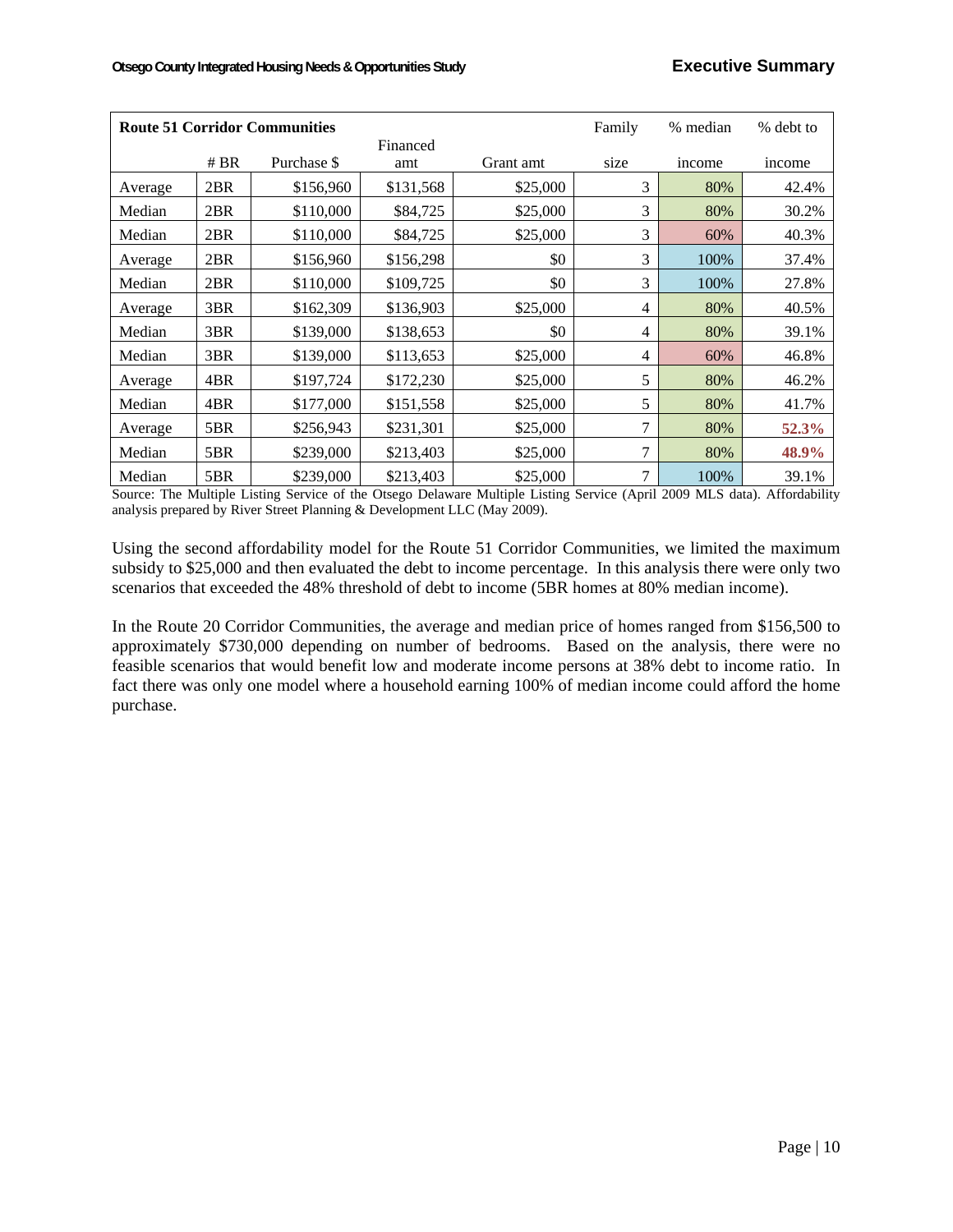| % debt to<br><b>Route 20 Corridor Communities</b><br>Family<br>% median |        |             |              |           |                |        |        |  |
|-------------------------------------------------------------------------|--------|-------------|--------------|-----------|----------------|--------|--------|--|
|                                                                         | # $BR$ | Purchase \$ | Financed amt | Grant amt | size           | income | income |  |
| Average                                                                 | 2BR    | \$237,442   | \$65,048     | \$171,800 | 3              | 80%    | 38.0%  |  |
| Median                                                                  | 2BR    | \$156,500   | \$103,109    | \$53,000  | 3              | 80%    | 38.0%  |  |
| Median                                                                  | 2BR    | \$156,500   | \$50,109     | \$106,000 | 3              | 60%    | 38.0%  |  |
| Average                                                                 | 2BR    | \$237,442   | \$118,448    | \$118,400 | 3              | 100%   | 38.0%  |  |
| Median                                                                  | 2BR    | \$156,500   | \$156,109    | \$0       | 3              | 100%   | 38.0%  |  |
| Average                                                                 | 3BR    | \$196,017   | \$101,027    | \$94,500  | 4              | 80%    | 38.0%  |  |
| Median                                                                  | 3BR    | \$185,000   | \$106,338    | \$78,200  | 4              | 80%    | 38.0%  |  |
| Median                                                                  | 3BR    | \$185,000   | \$47,538     | \$137,000 | 4              | 60%    | 38.0%  |  |
| Average                                                                 | 4BR    | \$301,419   | \$63,665     | \$237,000 | 5              | 80%    | 38.0%  |  |
| Median                                                                  | 4BR    | \$218,950   | \$102,403    | \$116,000 | 5              | 80%    | 38.0%  |  |
| Average                                                                 | 5BR    | \$730,257   | n/a          | n/a       | 7              | 80%    | 38.0%  |  |
| Median                                                                  | 5BR    | \$269,000   | \$109,128    | \$159,200 | $\overline{7}$ | 80%    | 38.0%  |  |
| Median                                                                  | 5BR    | \$269,000   | \$182,128    | \$86,200  | 7              | 100%   | 38.0%  |  |

Source: The Multiple Listing Service of the Otsego Delaware Multiple Listing Service (April 2009 MLS data). Affordability analysis prepared by River Street Planning & Development LLC (May 2009).

Using the second affordability model for the Route 20 Corridor Communities, we limited the maximum subsidy to \$25,000 and then evaluated the debt to income percentage. In this analysis there were only two scenarios that came under the 48% threshold of debt to income for low and moderate income households (2BR and 3BR homes at median purchase).

|         | <b>Route 20 Corridor Communities</b><br>% debt to<br>Family<br>% median |             |              |           |                |        |          |  |  |
|---------|-------------------------------------------------------------------------|-------------|--------------|-----------|----------------|--------|----------|--|--|
|         | # $BR$                                                                  | Purchase \$ | Financed amt | Grant amt | size           | income | income   |  |  |
| Average | 2BR                                                                     | \$237,442   | \$211,848    | \$25,000  | 3              | 80%    | 64.3%    |  |  |
| Median  | 2BR                                                                     | \$156,500   | \$131,109    | \$25,000  | 3              | 80%    | 43.0%    |  |  |
| Median  | 2BR                                                                     | \$156,500   | \$131,109    | \$25,000  | 3              | 60%    | 57.4%    |  |  |
| Average | 2BR                                                                     | \$237,442   | \$211,848    | \$25,000  | 3              | 100%   | 51.4%    |  |  |
| Median  | 2BR                                                                     | \$156,500   | \$156,109    | \$0       | 3              | 100%   | 38.0%    |  |  |
| Average | 3BR                                                                     | \$196,017   | \$170,527    | \$25,000  | 4              | 80%    | 49.2%    |  |  |
| Median  | 3BR                                                                     | \$185,000   | \$159,538    | \$25,000  | 4              | 80%    | 46.6%    |  |  |
| Median  | 3BR                                                                     | \$185,000   | \$159,538    | \$25,000  | 4              | 60%    | $62.2\%$ |  |  |
| Average | 4BR                                                                     | \$301,419   | \$275,665    | \$25,000  | 5              | 80%    | 69.7%    |  |  |
| Median  | 4BR                                                                     | \$218,950   | \$193,403    | \$25,000  | 5              | 80%    | 51.7%    |  |  |
| Average | 5BR                                                                     | \$730,257   | n/a          | n/a       | $\overline{7}$ | 80%    | 52.3%    |  |  |
| Median  | 5BR                                                                     | \$269,000   | \$243,328    | \$25,000  | 7              | 80%    | 55.5%    |  |  |
| Median  | 5BR                                                                     | \$269,000   | \$243,328    | \$25,000  | $\overline{7}$ | 100%   | 44.4%    |  |  |

The following property tax rates were used for the affordability models: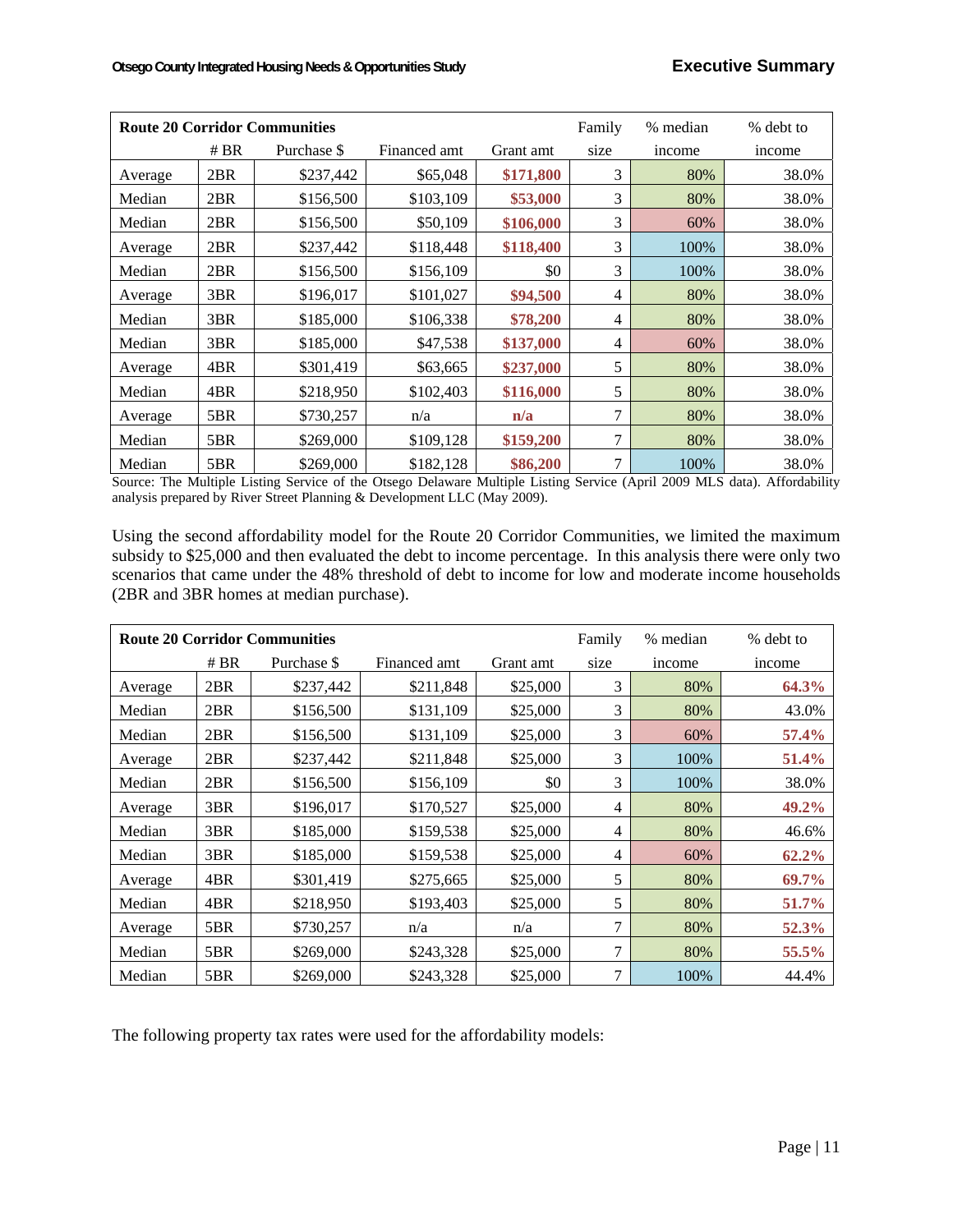| <b>Route 51 Corridor Communities</b> | <b>Tax Rates</b> |             |                  |              |  |
|--------------------------------------|------------------|-------------|------------------|--------------|--|
| <b>Location (Town)</b>               | Cnty             | <b>Muni</b> | <b>School</b>    | <b>Total</b> |  |
| <b>Burlington</b>                    | \$4.92           | \$11.66     | \$19.13          | \$35.71      |  |
| <b>Burlington Flats</b>              | \$4.92           | \$11.66     | \$19.13          | \$35.71      |  |
| <b>Butternuts</b>                    | \$4.19           | \$7.71      | \$19.16          | \$31.06      |  |
| Edmeston                             | \$4.38           | \$8.18      | \$21.09          | \$33.65      |  |
| Garrattsville                        | \$5.80           | \$12.89     | \$29.92          | \$48.61      |  |
| Gilbertsville                        | \$4.19           | \$7.71      | \$19.16          | \$31.06      |  |
| Laurens                              | \$2.71           | \$0.67      | \$18.95          | \$22.33      |  |
| New Lisbon                           | \$5.80           | \$12.89     | \$29.92          | \$48.61      |  |
| Morris                               | \$4.47           | \$7.76      | \$25.51          | \$37.74      |  |
| <b>Mount Vision</b>                  | \$2.71           | \$0.67      | \$18.95          | \$22.33      |  |
| Pittsfield                           | \$4.85           | \$7.12      | \$25.89          | \$37.86      |  |
| South Edmeston                       | \$4.38           | \$8.18      | \$21.09          | \$33.65      |  |
| <b>West Edmeston</b>                 | \$4.38           | \$8.18      | \$21.09          | \$33.65      |  |
| <b>Route 20 Corridor Communities</b> |                  |             | <b>Tax Rates</b> |              |  |
| <b>Location (Town)</b>               | Cnty             | <b>Muni</b> | <b>School</b>    | <b>Total</b> |  |
| <b>Cherry Valley</b>                 | \$6.81           | \$19.47     | \$31.19          | \$57.47      |  |
| <b>East Springfield</b>              | \$4.23           | \$4.27      | \$19.27          | \$27.77      |  |
| Exeter                               | \$5.18           | \$8.39      | \$20.06          | \$33.63      |  |
| Plainfield                           | \$3.80           | \$8.69      | \$22.75          | \$35.24      |  |
| Richfield                            | \$2.93           | \$2.95      | \$11.75          | \$17.63      |  |
| <b>Richfield Springs</b>             | \$2.93           | \$10.85     | \$11.75          | \$25.53      |  |
| Roseboom                             | \$4.84           | \$5.96      | \$22.41          | \$33.21      |  |
| Springfield Center                   | \$4.23           | \$4.27      | \$19.27          | \$27.77      |  |
| <b>Middlefield</b>                   | \$3.39           | \$2.03      | \$13.65          | \$19.07      |  |
| <b>Springfield</b>                   | \$4.23           | \$4.27      | \$19.27          | \$27.77      |  |
| <b>Route 28 Corridor Communities</b> |                  |             | <b>Tax Rates</b> |              |  |
| <b>Location (Town)</b>               | Cnty             | <b>Muni</b> | <b>School</b>    | <b>Total</b> |  |
| Cooperstown                          | \$7.63           | \$13.90     | \$28.79          | \$50.32      |  |
| <b>Fly Creek</b>                     | \$7.63           | \$13.90     | \$28.79          | \$50.32      |  |
| Hartwick                             | \$8.58           | \$9.04      | \$26.75          | \$44.37      |  |
| Milford                              | \$4.72           | \$7.76      | \$26.94          | \$39.42      |  |
| Otsego                               | \$7.63           | \$2.09      | \$28.79          | \$38.51      |  |
| <b>Middlefield</b>                   | \$3.39           | \$2.03      | \$13.65          | \$19.07      |  |
| <b>Springfield</b>                   | \$4.23           | \$4.27      | \$19.27          | \$27.77      |  |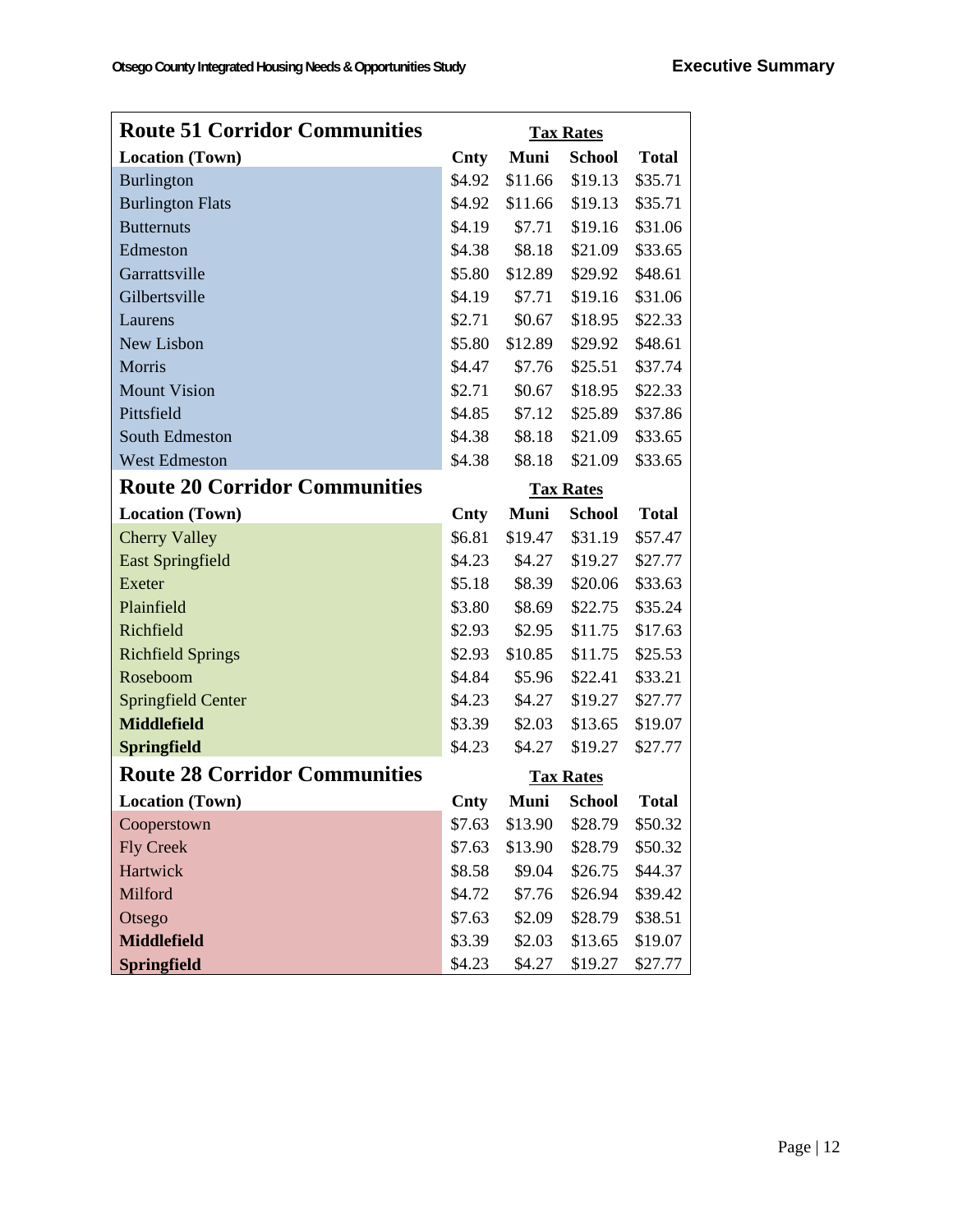| Route 7 / I-88 Corridor         |                  |         |                  |              |  |
|---------------------------------|------------------|---------|------------------|--------------|--|
| <b>Communities</b>              | <b>Tax Rates</b> |         |                  |              |  |
| <b>Location</b> (Town)          | Cnty             | Muni    | <b>School</b>    | <b>Total</b> |  |
| Decatur                         | \$4.79           | \$12.68 | \$24.70          | \$42.17      |  |
| East Worcester                  | \$4.55           | \$6.74  | \$23.32          | \$34.61      |  |
| Maryland                        | \$4.23           | \$6.55  | \$24.66          | \$35.44      |  |
| Otego                           | \$4.13           | \$6.73  | \$24.00          | \$34.86      |  |
| <b>Schenevus</b>                | \$4.23           | \$6.55  | \$24.66          | \$35.44      |  |
| Unadilla                        | \$4.88           | \$10.11 | \$28.10          | \$43.09      |  |
| Westford                        | \$5.65           | \$8.05  | \$30.08          | \$43.78      |  |
| Worcester                       | \$4.55           | \$6.74  | \$23.32          | \$34.61      |  |
| <b>Oneonta Area Communities</b> |                  |         | <b>Tax Rates</b> |              |  |
| <b>Location</b> (Town)          | Cnty             | Muni    | School           | <b>Total</b> |  |
| Oneonta (City)                  | \$5.45           | \$12.34 | \$25.42          | \$43.21      |  |
| <b>Oneonta</b> (Town)           | \$4.37           | \$3.44  | \$27.71          | \$35.52      |  |

#### **Action Plan**

The action plan component of the Otsego County Integrated Housing Needs & Opportunities Study is intended to provide County leaders and other stakeholders, both current and future, with guidance regarding what kind of place residents would like Otsego County to be in the future, provide a set of strategies for achieving that future vision, and provide a set of implementation actions that will facilitate the accomplishment of each strategy. A funding catalog to assist this effort is provided in the appendix of this report.

Many communities become frustrated with planning efforts that do not lead to concrete results. Too often, a laundry list of recommendations is filed away, and communities lose the momentum generated in the planning phase, missing out on valuable funding opportunities to launch proposed initiatives. To avoid this dilemma, this plan proposes a combination of strategies to implement this Housing Plan.

Establishing a clear organizational framework for implementation of the Otsego County Integrated Housing Needs & Opportunities Study will be important. Some actions will be appropriate for implementation by the County, while others will be better suited for the municipalities of Otsego County and/or County Housing Service Providers.

#### **GOAL ONE: PROVIDE FOR A VARIETY OF HOUSING IN OTSEGO COUNTY**

Otsego County has experienced significant economic changes in the past decade that directly affect the housing stock. Economic growth in concentrated areas of the county has increased the need for a reliable work force base, which in turn requires housing. One unique and far-reaching change and challenge for the County has been the development of youth baseball camps that now bring in hundreds of families as weekly rentals in the summer. This single economic impact has seriously depleted the availability of year-round rental and for-sale properties in a large segment of the county. Many apartments and homes are now dedicated to summer rentals. Municipalities in the County are confronted with new zoning challenges and a shortage of year-round housing. Absentee property owners are purchasing properties for investment purposes at prices unattainable and unaffordable for most county residents.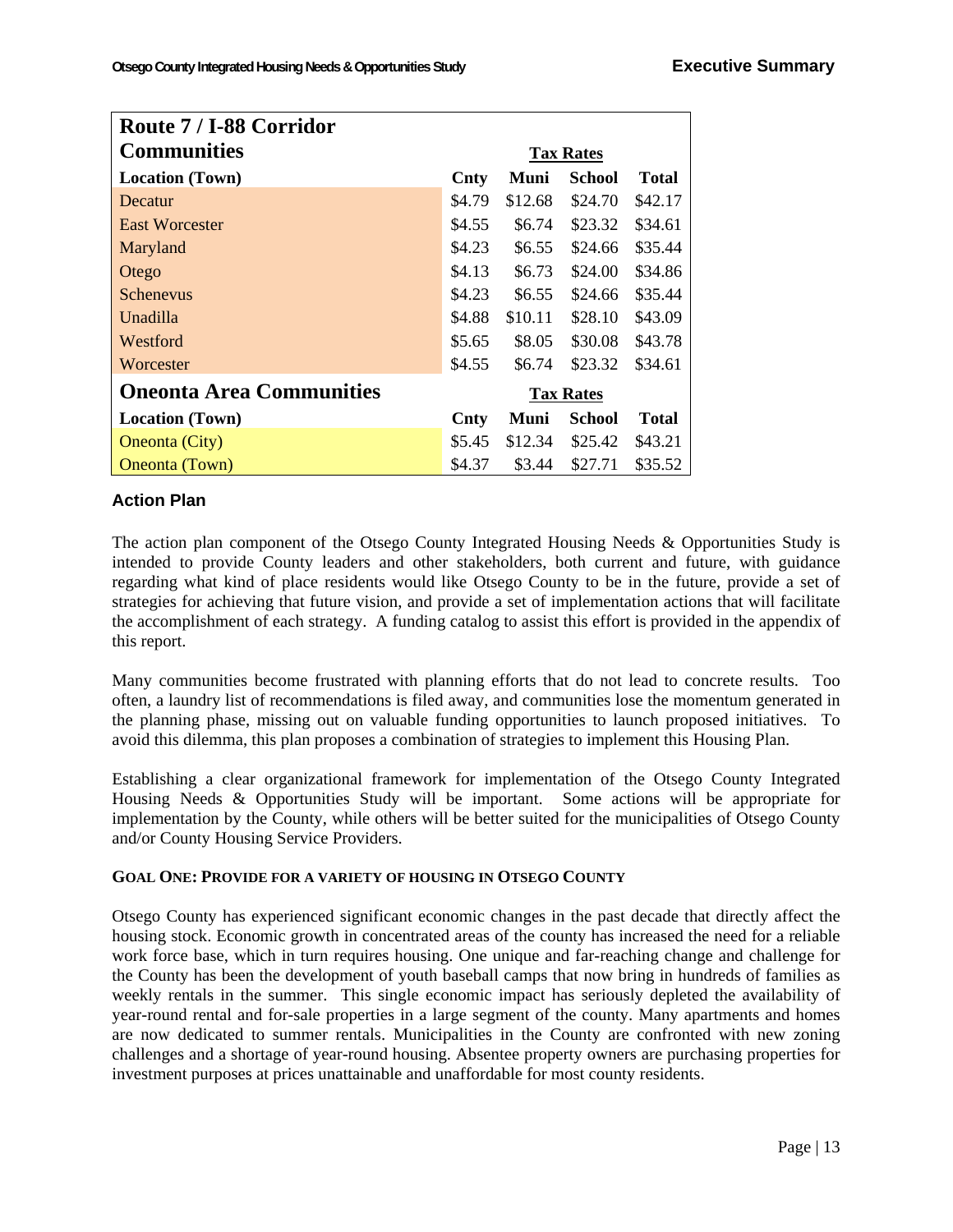*Strategy 1: Identify and improve residential development within city, town and village centers.* 

- **Action 1.1 Encourage second floor housing on Main Streets to create mixed-use buildings in the city, town and village centers. Mixed use buildings in the urban centers could increase the rental market in Otsego County, increase foot traffic in these vital commercial cores, as well as encourage reinvestment in the existing buildings and businesses.**
- **Action 1.2 Encourage new housing development that fills identified gaps in the housing inventory including in the city, town and village centers such as single family homes, market rate apartments, town homes, condominiums, lofts, and live/work space.**
- **Action 1.3 Identify and encourage infill development around population centers so residents can get to commercial services easier and public transit can improve.**
- **Action 1.4 Pursue funding opportunities for affordable homeownership and rental development projects through State and Federal Housing Programs.**
- **Action 1.5 Review current land use regulations and building codes in the city, towns and villages and revise (if necessary) to allow for mixed-use opportunities in the urban centers.**

*Strategy 2: Encourage the development of mixed income housing projects.* 

- **Action 2.1 Work with developers to encourage "mixed-income" rental projects to serve a wide range of households. Communities may want to provide density bonuses to encourage an "affordable housing" mix in market rate housing projects. [See Goal 4 Strategy 1 below]**
- **Action 2.2 Identify potential sites for major residential projects and plan for their development or redevelopment.**
- **Action 2.3 Encourage municipalities to issue a RFP (Request for Proposal) for housing development.**
- **Action 2.4 Approach the colleges about their plans for developing additional student housing**
- **Action 2.5 Meet with each municipality to determine how far they would be willing to go to develop housing in their community**
- **Action 2.6 Conduct a community housing trust (CHT) feasibility study for towns and villages that are interested in the CHT. Typically Housing Trusts acquire and hold land and sell off any residential or commercial buildings that are on the land. A feasibility study is needed to determine whether or not the CHT model would work in the interested municipalities.**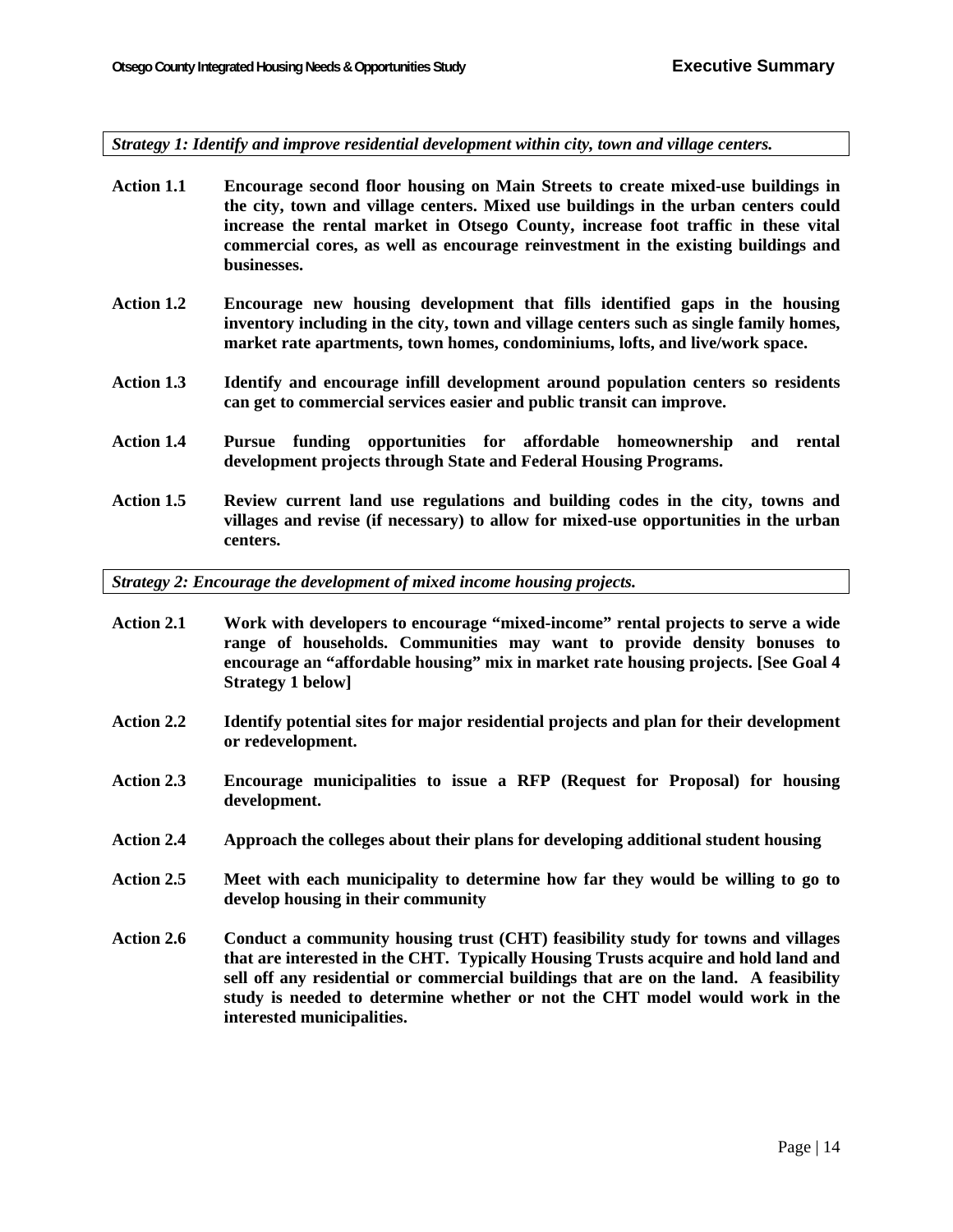*Strategy 3: In partnership with both county organizations and non-profit housing organizations promote housing rehabilitation and homeownership programs.* 

- **Action 3.1 Formally establish the Ad Hoc Housing Committee into an Otsego County Housing Action Network**
- **Action 3.2 Develop a rehab/redevelopment program targeting the mobile home parks in the County.**
- **Action 3.3 Utilize financial incentives available under NYS law to encourage home reinvestment in existing substandard housing.**
- **Action 3.4 Promote rehabilitation programs and incentives to upgrade existing housing in the communities.**
- **Action 3.5 Work with municipalities, non-profits and county agencies to implement homeownership assistance programs.**
- **Action 3.6 Develop/Expand a county homebuyer education program to educate first-time homebuyers on things like saving for a downpayment, closing costs and improving credit scores, etc.**

*Strategy 4: Encourage employer sponsored worker housing initiatives.* 

**Action 4.1 Encourage major employers to provide homeownership assistance. This can include but not be limited to low-interest financing, down-payment subsides, or closing cost assistance, to employees who purchase homes in targeted areas.** 

#### **GOAL TWO: ENCOURAGE DEVELOPMENT OF SENIOR HOUSING**

There is concern about senior housing in Otsego County for those residents who cannot keep up with their home, but want to stay in the local area. Many seniors want to age in their own homes. It was also mentioned by housing developers and municipal supervisors that there is a need for senior housing in the County. Additionally, the Plains at Parish Homestead, an active adult community is currently under development and offers patio homes for sale and independent apartments for lease and plans to offer assisted living and memory care apartments for lease. Approximately one-third of residents at The Plains are local people, one-third used to live in the County and moved back, and one-third moved here because their children now live in the County.

The range in types of senior housing includes active adult communities to full nursing care facilities. There are also senior apartments, elder cottages, independent living facilities, and continuing care retirement communities, which combine independent living, assisted living, and nursing care in one campus.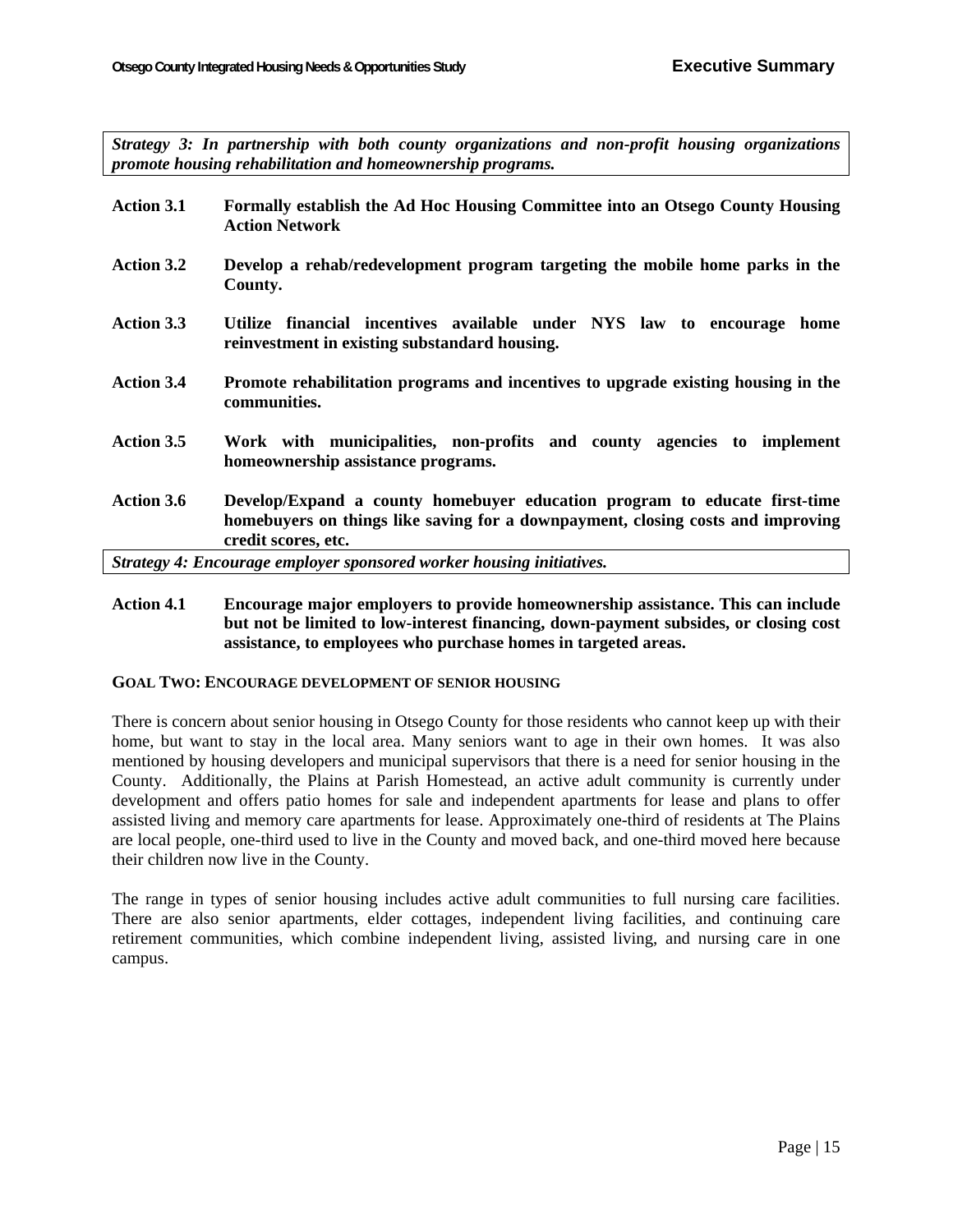*Strategy 1: Identify specific subsidized or market rate senior housing developments that will assist the senior population in Otsego County.* 

#### **Action 1.1 Work with local municipalities on their land use regulations to allow various housing development for seniors.**

- **Action 1.2 Work with local municipalities to allow seniors to stay in their home by permitting accessory apartments.**
- **Action 1.3 Allow seniors to live independently with the support of family by allowing elder cottages so seniors can live independently, but enjoy the support of family.**

*Strategy 2: Provide opportunities for seniors to continue to age in place.* 

#### **Action 2.1 Work with the Office for the Aging to continue to allow seniors to age in place**

#### **GOAL THREE: MITIGATE OR ELIMINATE BARRIERS TO AFFORDABLE AND WORKFORCE HOUSING INITIATIVES THROUGH A PROGRAM OF PUBLIC EDUCATION AND SUPPORT ADVOCACY.**

During the focus group meetings, it was mentioned by various participants that either local residents were generally against certain types of housing (i.e. townhomes, condominiums, mobile homes, etc) or that they did not believe there was a need for additional housing in the community. It will be important for the Otsego County Planning Department to share the outcomes of this Housing Study with County Legislatures, Local Municipalities and Local Residents.

*Strategy 1: Provide assistance to local municipalities to mitigate and eliminate barriers for housing.* 

#### **Action 1.1 Work with local municipalities to streamline permitting process to develop housing.**

**Action 1.2 Encourage/educate local boards on the importance of developing housing in their community.** 

*Strategy 2: Undertake a public education campaign to raise public official and citizen awareness about the importance of housing choice and representing a complete life-cycle of housing.* 

- **Action 2.1 Propose essential criteria for effective actions on housing policy.**
- **Action 2.2 Educate local officials and planners to understand how and why they should encourage mixed use, cluster development, inclusionary zoning etc.**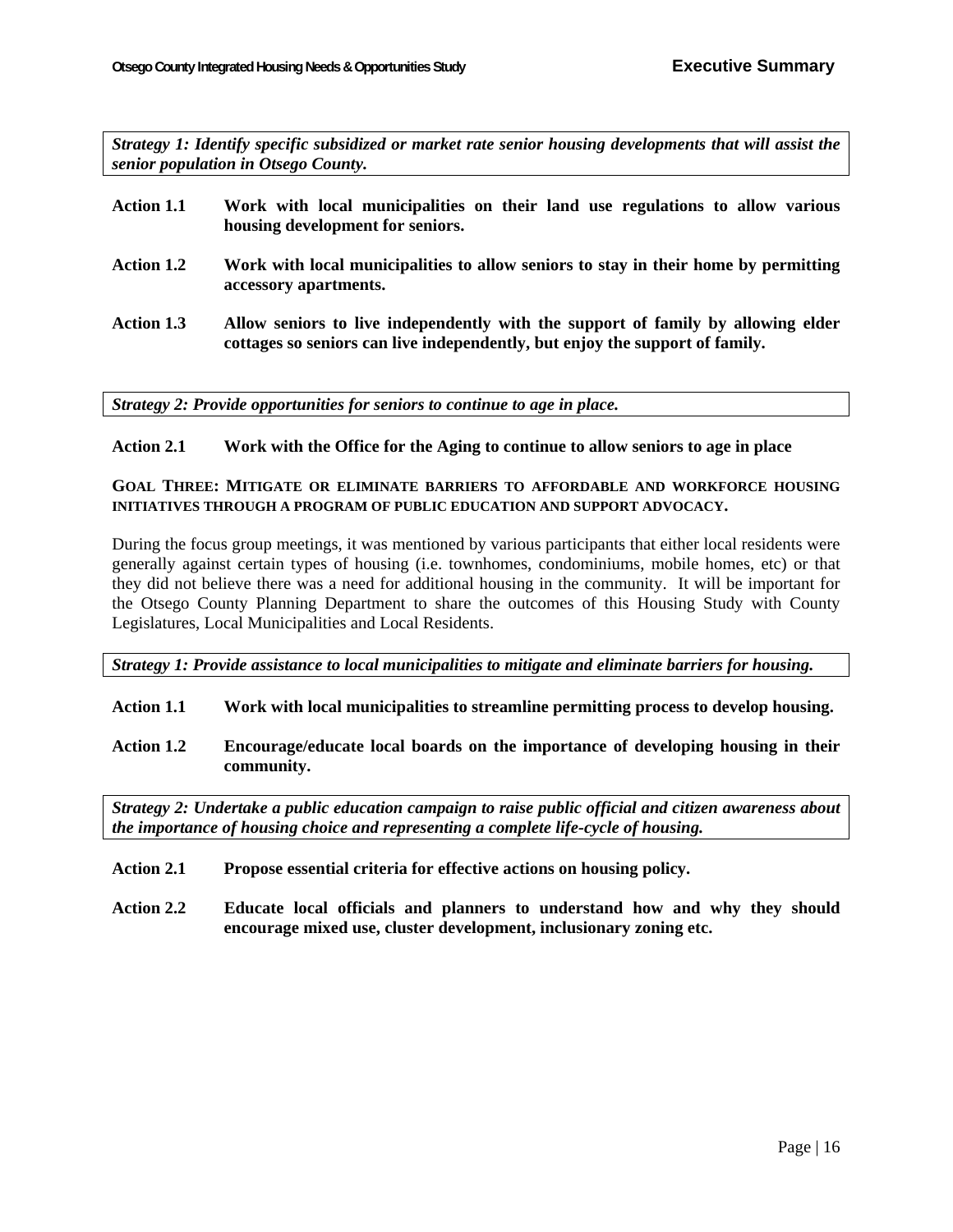#### **GOAL FOUR: ENCOURAGE OTSEGO COUNTY MUNICIPALITIES TO ADOPT LAND MANAGEMENT TOOLS THAT CREATE OPPORTUNITIES FOR AFFORDABLE AND LOCAL WORKFORCE HOUSING.**

*Strategy 1: Encourage municipalities to adopt sound development principles.* 

| <b>Action 1.5</b> | standards<br><b>Develop</b><br>design<br>model<br>development<br>and<br>guide<br>townhomes/condominiums/garden apartments. | for |  |  |  |  |  |  |
|-------------------|----------------------------------------------------------------------------------------------------------------------------|-----|--|--|--|--|--|--|
| <b>Action 1.4</b> | Encourage municipalities to adopt conservation subdivision standards.                                                      |     |  |  |  |  |  |  |
| <b>Action 1.3</b> | Educate the local municipalities on inclusionary zoning regulations.                                                       |     |  |  |  |  |  |  |
| <b>Action 1.2</b> | Encourage municipalities to update subdivision and road standards.                                                         |     |  |  |  |  |  |  |
| <b>Action 1.1</b> | Implement manufactured housing guidelines and design standards.                                                            |     |  |  |  |  |  |  |

#### **GOAL FIVE: CONTINUE TO EXPAND OR IMPROVE PUBLIC INFRASTRUCTURE AND TRANSPORTATION ACCESS TO FACILITATE MORE ADEQUATE HOUSING.**

Lack of public infrastructure appears to be an issue in portions of the County. Assist municipalities without public infrastructure in identifying funding sources that could create water and sewer systems for their communities. For the municipalities with public water and sewer systems (such as Oneonta, Cooperstown and Richfield Springs), local officials acknowledge that they have existing problems and are working to solve them. Money is an issue as most of these communities cannot afford to make needed improvements with their own resources. Perhaps encourage communities to communicate with each other on expanding systems from communities with capacity to those surrounding municipalities without sewer and water.

Public transportation is available in the County from Otsego Express (additionally the City of Oneonta also provides public transportation). Public transportation from Otsego Express is only available Monday – Saturday until 5PM which is a concern because employers, such as Otsego Manor and Bassett Hospital operate 7 days a week/24 hours a day.

*Strategy 1: Work with local municipalities with existing public water and sewer to upgrade their facilities and explore expansion opportunities.* 

| <b>Action 1.1</b> | Facilitate the development of homeownership and rental housing options that more<br>efficiently utilize existing public infrastructure.                                      |
|-------------------|------------------------------------------------------------------------------------------------------------------------------------------------------------------------------|
| <b>Action 1.2</b> | Use county owned land (both vacant and tax sales parcels) as part of the leveraging<br>strategy to encourage private development to assist in public facilities development. |
| <b>Action 1.3</b> | Work with municipalities to identify public infrastructure needed to support higher<br>density housing projects.                                                             |
| <b>Action 1.4</b> | Work with municipalities on appropriate water and sewer expansion projects.                                                                                                  |
| Action 1.5        | Consider/evaluate the development of a regional water and sewer authority.                                                                                                   |